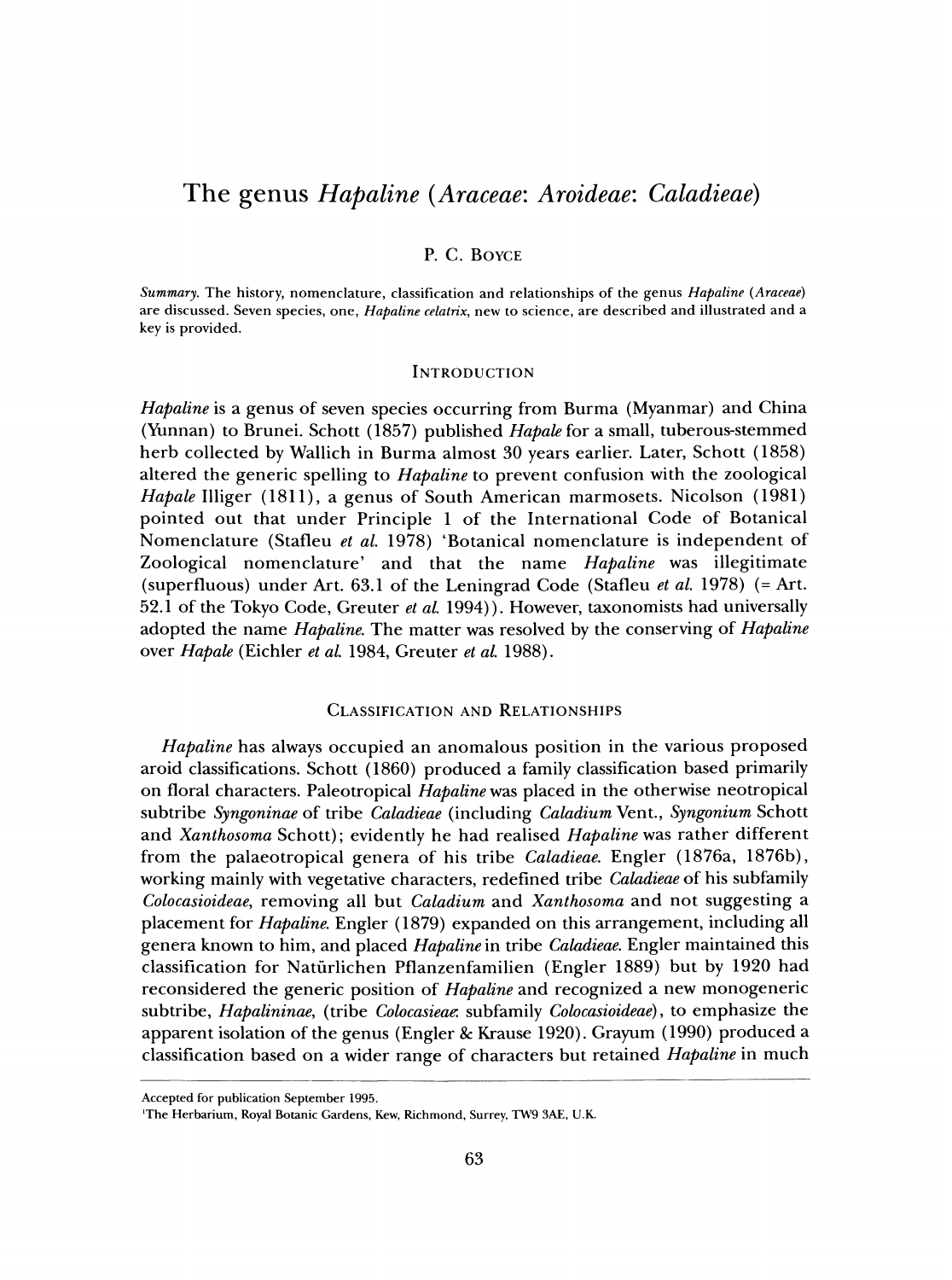**the same position as Engler. Bogner & Nicolson (1991) produced an essentially updated Englerian classification and did not alter the position of Hapaline from that of Engler (1920).** 

**Recently Mayo et al. (in press) have undertaken a cladistic analysis of the Araceae as part of the 'Genera of Araceae' project. This has radically altered the topography of Engler's suprageneric family classification. Some of Engler's subfamilies, including the Colocasioideae, have been dismantled. Hapaline is assigned to Caladieae, one of two tribes in the 'Caladium alliance'. Besides Hapaline, tribe Caladieae contains all the neotropical genera recognized by Engler in his subfamily Colocasioideae. The other palaeotropical genera of Engler's Colocasiodeae are placed in Colocasieae, one of 15 tribes for which no alliance has been established.** 

### **CHARACTERS USED TO DETERMINE GENERIC PLACEMENT**

**Although Hapaline is entirely palaeotropical in distribution, its morphology, cytology, anatomy and biochemistry indicate a close relationship to neotropical genera. Grayum (1984, 1990) cited seven characters that separate Hapaline from other palaeotropical 'colocasioid' genera (e.g. Ariopsis Nimmo, Remusatia Schott and Colocasia Schott) (Table 1). Some of these characters are now know to occur sporadically in other paleotropical genera (Hay pers. comm.) but nowhere except Hapaline do they occur as a suite. Grayum's second character (Absence of sympodial branching in the terminal reproductive shoot) is unreliable and should be deleted from the list; synflorescences do occur in Hapaline.** 

**French & Tomlinson (1983) and Fox & French (1988) demonstrated that the permanent cortical vascular system typical of neotropical 'colocasioids' (excluding Jasarum Bunting) and absent from palaeotropical genera, is present in Hapaline. Further evidence of a neotropical link was presented by French & Fox (in prep.) who found that the white latex secreted from cut tissue of Hapaline is similar in composition to that found in neotropical Caladieae and unlike that of palaeotropical genera in the Colocasieae.** 

**Palynological evidence for an alliance between Hapaline and neotropical genera is less convincing. Hapaline pollen has spinose exine sculpturing, a character shared** 

**TABLE 1. Characters separating Hapaline from other palaeotropical 'colocasioid' genera (after Grayum, 1990). Comments in [ ] are additional to Grayum's original list.** 

- **1. Non-peltate leaves (relatively rare in palaeotropical genera) [but cf. Alocasia]**
- **2. Spathe-spadix fusion [cf. Alocasia aequiloba N.E.Br.]**
- **3. Uniovular ovaries.**
- **4. Base chromosome number of x = 13 (x = 14 in rest of Caladieae).**
- **5. Trinucelate pollen (but also present in Remusatia Schott).**
- **6. Sterile male flowers above and below the fertile male flowers [cf. Alocasia, many species with staminodial appendages]**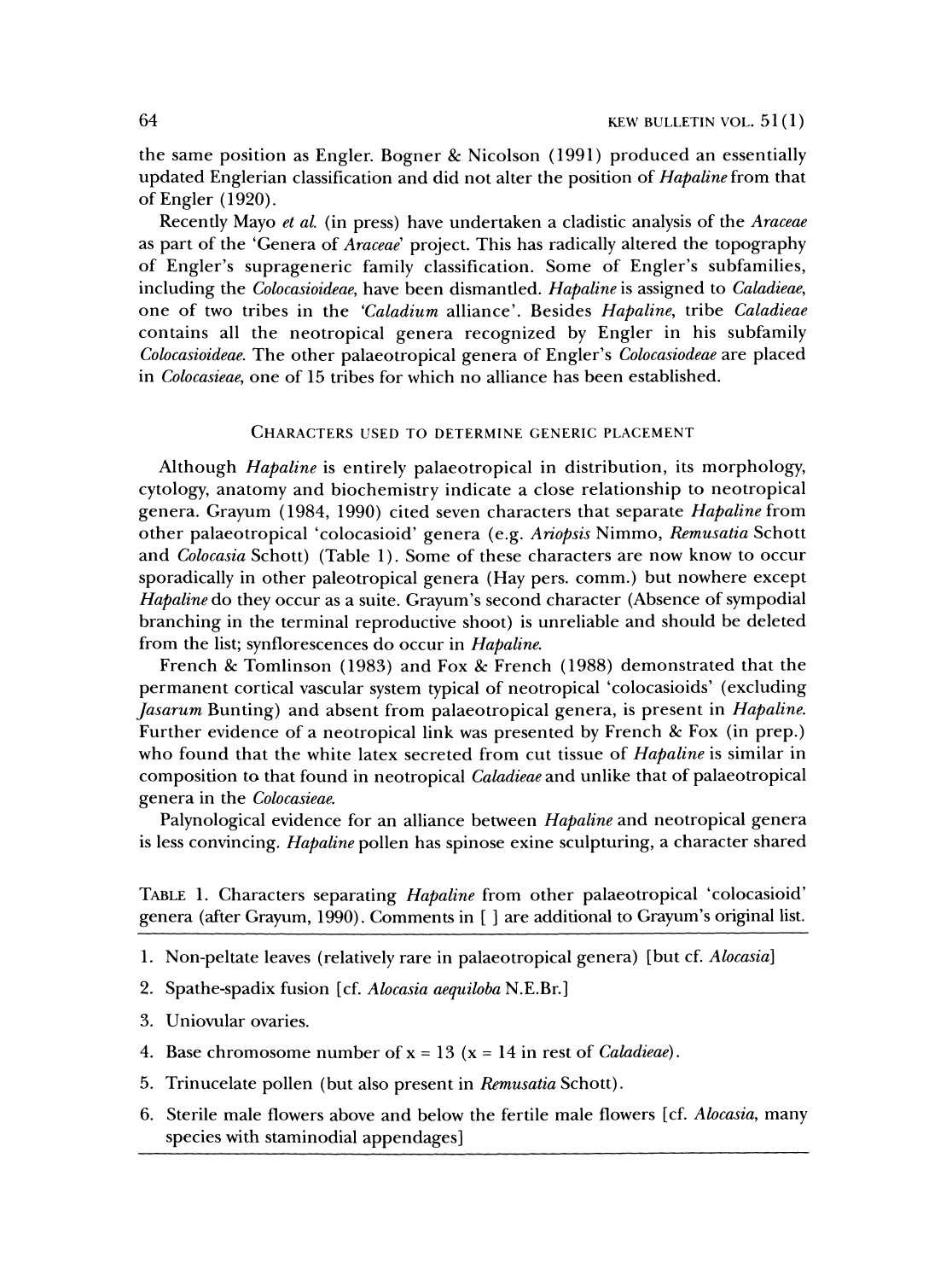**by almost all other palaeotropical 'colocasioids' (except Steudnera Schott and some Colocasia spp.), but occurring only in neotropical Syngonium (Grayum 1984, 1990, 1992). However, Grayum (1984) noted that the trinucleate pollen of Hapaline was similar only to Remusatia among the palaeotropical 'colocasioid' genera.** 

**An interesting hypothesis put forward by Grayum (1984) was that Hapaline might be related to Pinellia Tenore in tribe Areae (subfamily Aroideae sensu Grayum 1984 (= subfamily Aroideae: tribe Arisaemateae sensu Mayo et al., in press)). This is based on the shared characters of tuberous habit, fusion of the base of the spathe and spadix, sterile male flowers or naked regions above and below the fertile male flowers, unilocular, uniovular ovaries, anatropous ovules, endospermous seeds, inaperturate, globose, spinose, starchy, trinucleate pollen and a base chromosome number of x = 13. However, Hapaline and Pinellia differ in a number of fundamental characters, including venation ('colocasioid' versus reticulate), stamen type (synandria versus free) and secretion tubes (present versus absent). Grayum concluded that although it was conceivable that Hapaline might be moved to tribe Areae, for the time being it was best left in subfamily Colocasioideae (all sensu Grayum 1984).** 

# **MORPHOLOGY AND DISTRIBUTION**

### **Habit and stem**

**All species of Hapaline are diminutive to moderate-sized slender to slightly robust tuberous or stoloniferous, clump-forming terrestrial herbs. Tuberous-stemmed species often produce slender, cataphyll-encased stolons that eventually give rise to new tubers.** 

### **Leaf**

**Leaf blades in Hapaline are either thin-textured or thick and leathery. They vary in shape from ovate to hastate. Posterior lobes are present in all species, although lacking from some individuals of H. appendiculata Ridl. (see below). The arrangement of the posterior lobes ranges from being parallel in Hapaline ellipticifolia C.Y. Wu & H. Li, resulting in an elliptic leaf blade, to hastate in H. colaniae Gagnep.** 

**Hapaline displays two distinct growth types which are linked to the thickness of the leaf blades. Species with thin-textured leaf blades (i.e. H. benthamiana, H. brownii, H. colaniae, H. ellipticifolia and H. kerrii) undergo an annual dormant period. These species occur in areas with a seasonal climate (e.g. Burma, central and NE Thailand, northern Peninsular Malaysia, much of Vietnam). New growth is marked by leaf emergence and abundant flowering.** 

**Species with thicker, leathery leaves, (H. appendiculata and H. celatrix), do not undergo a dormant period. They are native to areas with a more-or-less aseasonal climate (e.g. Sarawak and Brunei). These differences, coupled with floral morphology characters, define what appears to be a natural division into two groups of allied species: H. appendiculata and H. celatrix and H. benthamiana, H. brownii H. ellipticifolia, H. colaniae and H. kerrii.** 

**Leaf blade variegation, in the form of irregular and diffuse silver grey to pale green blotches, has been reported in H. appendiculata, H. benthamiana, H. brownii and H. colaniae.**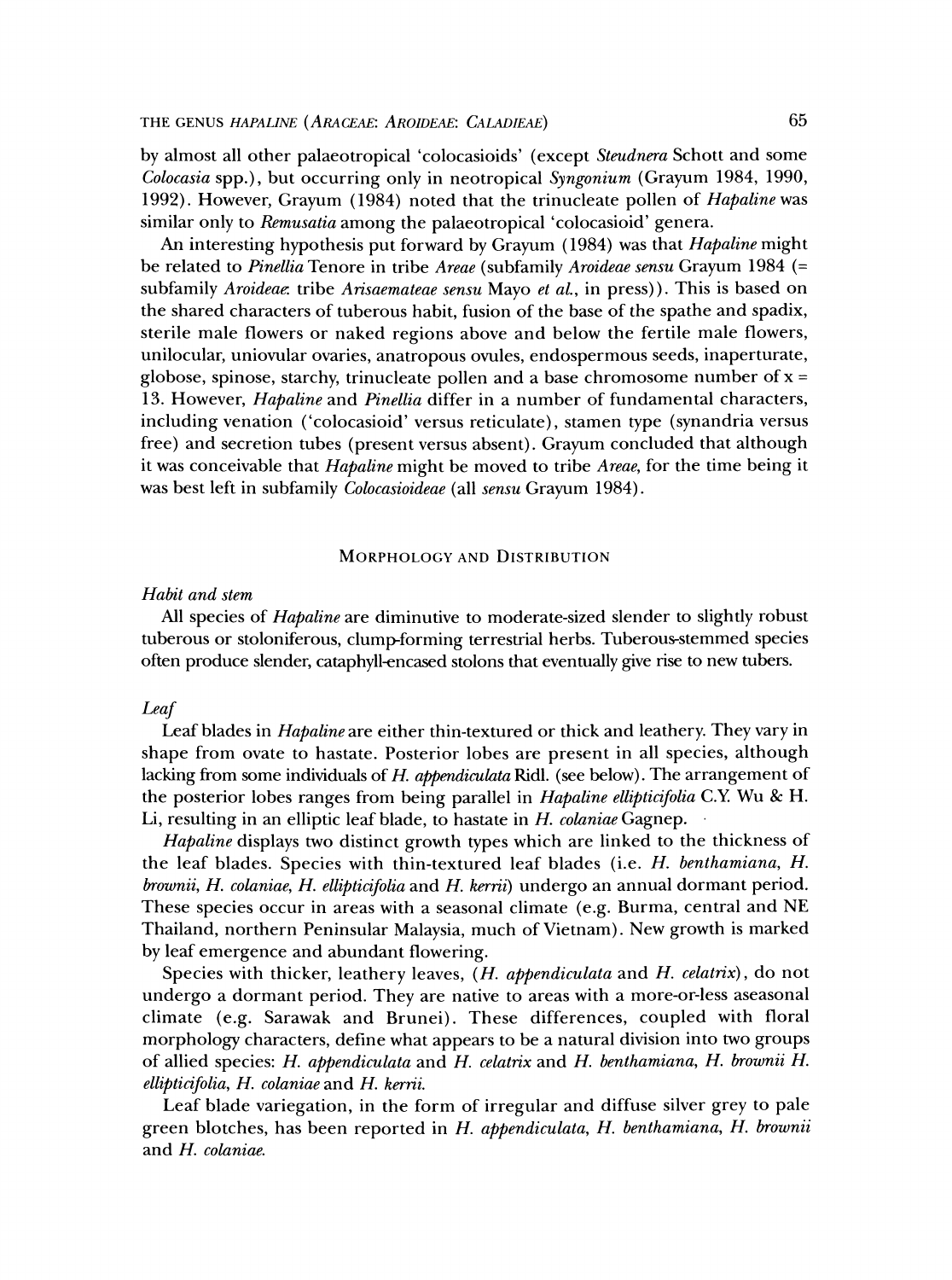# **Inflorescence**

**All Hapaline species have white spathes occasionally tinged green or greyish pink. The spathe is always divided into two zones with the upper part flattened and erect to reflexed and the lower part clasping. The inflorescence is borne on a short to long, green to grey-pink mottled peduncle. At anthesis the peduncle is more-orless erect to nodding. After fertilization it thickens and bends downwards, bringing the developing fruits to soil level. The spathe persists, the limb eventually breaking off or rotting away to leave the clasping lower spathe enclosing the ripening fruit (Fig. 2, G; Fig. 3 J).** 

**The spadix is bisexual with unisexual, naked flowers. The ovary consists of an ellipsoid, ovoid or bottle-shaped uniloculate, uniovulate ovary with a single anatropous ovule on the basal end of a parietal placenta. The positioning of the ovules results in an ovule that is functionally basal. The staminate flowers are 3 androus and fused into somewhat scattered to densely aggregated, peltate, synandria. The connectives are massively enlarged into a mushroom-like structure with the thecae inserted on the lower margin of the connective apex and dehiscing by an ovate pore (Fig. 3, G & H; Fig. 5, F & G). The male and female zones are separated by a few synandrodes. All species have a further zone of synandrodes situated at the spadix apex. In H. appendiculata, H. brownii Hook.f. and H. celatrix P.C. Boyce the spadix apex is enclosed by a cap formed of fused synandrodes; in the other species the synandrodes are free. A perfume has been reported from cultivated specimens of H. kerrii Gagnep. (Collins s.n. sub. Kerr 19462, K!) and faint but very pleasant perfumes are detectable from cultivated plants of H. benthamiana**  Schott, *H. brownii*, *H. colaniae* and *H. celatrix* (Boyce & Hay pers. obs.). No **pollination studies have been undertaken.** 

# **Infructescence**

**Infructescences are known for five species (H. appendiculata, H. benthamiana, H. brownii, H. celatrix and H. colaniae). The berries are enclosed in the persistent lower spathe remains until maturity (Fig. 2, G; Fig. 3 J). When ripe the berries are globular to ellipsoid with slight to rather prominent stigmatic remains. The pericarp is leathery and the mesocarp sticky. Ripe berries are white and contain a single seed. The seeds are generally ellipsoid with a very thin smooth testa and a conspicuous raphe. The embryo is large, has a conspicuous plumule and lacks endosperm (Seubert 1993: 218 - 219). The ripe infructescence is held at soil level by the thickened and reflexed peduncle (see above). The method of seed dispersal is unknown.** 

### **Distribution**

**Hapaline species occur from Burma to southwestern China (Yunnan) and as far south as Brunei. Most species are quite rare, usually occurring as scattered colonies or occasionally individual plants. In Brunei, H. celatrix occurs as large isolated patches at the edge of lowland mixed dipterocarp forest. In Thailand, H. benthamiana occasionally occurs as extensive colonies formed as the result of its stoloniferous habit.**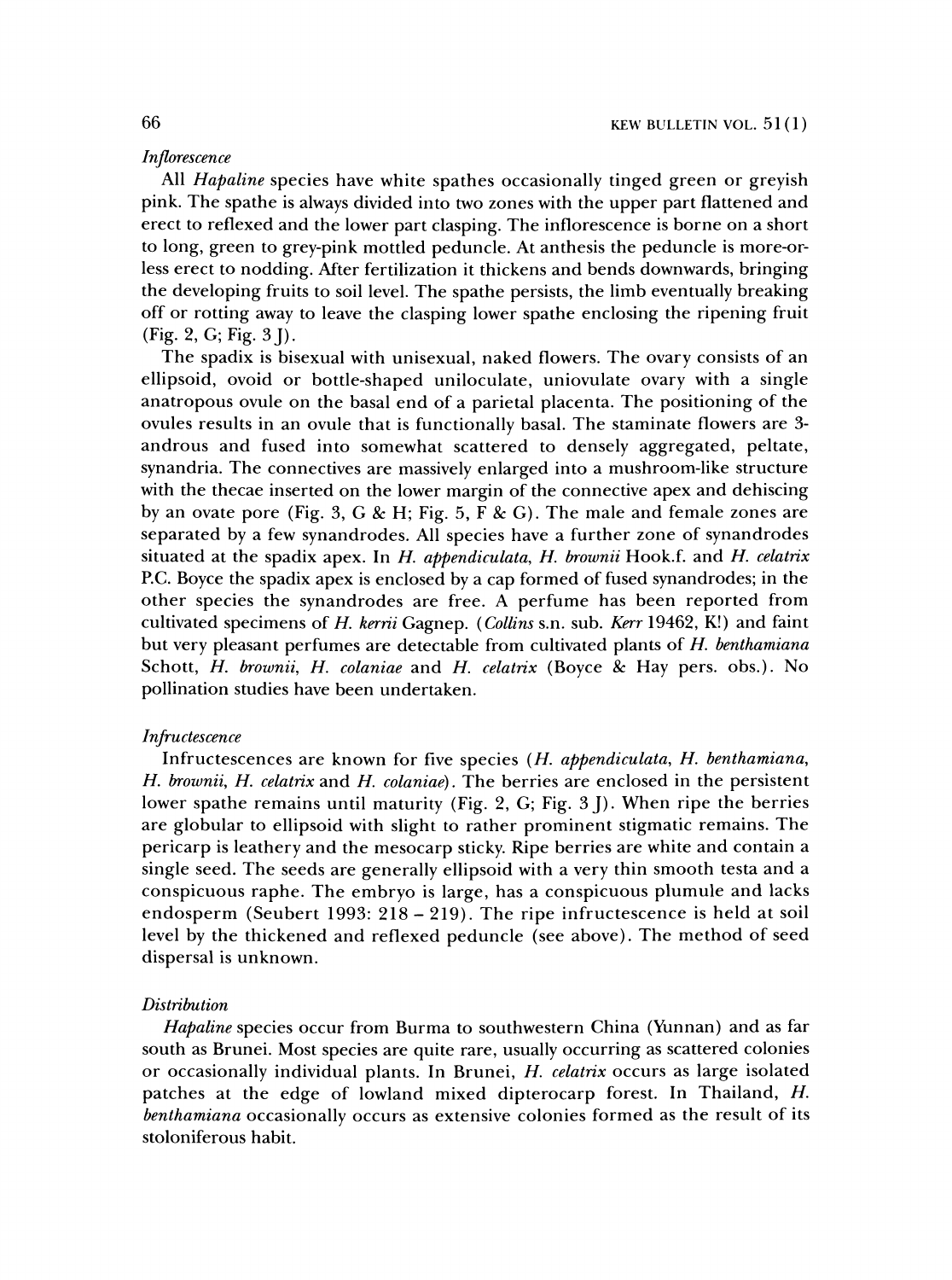### **THE GENUS Hapaline Schott**

**Hapaline Schott, Gen. Aroid. 44, t.44 (1858) nom. cons. (see Nicolson 1981, Eichler et al. 1984) & Prodr. syst. Aroid. 161 - 62 (1860); Benth. & Hook. f., Gen. P1. 3(2): 977 - 78 (1883); Engler in A. & C. DC., Monogr. Phan. 2: 489 - 90 (1879) & in Engler & Prantl (eds), Nat. Pflanzenfam. 2(3): 139 (1889); Engler & Krause in Engler (ed.), Pflanzenr. 71 (IV.23F): 21 - 22 (1920); Hook.f., Fl. Brit. India 6: 521 (1893); Ridley, Fl. Mal. Penins. 5: 95 - 6 (1925); Gagnepain in Notul. Syst. 9: 116 - 40 (1941) & in Lecomte (ed.) Fl. Gen. l'Indo-Chine 6: 1130-1132 (1942); Hu in Dansk. Bot. Ark. 23: 426 - 27. (1968); Bogner in P1. Syst. Evol. 144: 59 - 66 (1984)** 

**Hapale Schott in Oesterr. Bot. Wochenbl. 7: 85 (1857), in syn., nom. rejic. (see Nicolson 1981, Eichler et al. 1984).** 

**Diminutive to moderately sized, slender to slightly robust, tuberous to stoloniferous-stemmed, clump-forming perennial evergreen or deciduous herbs to 30 cm tall. Stem tuberous to stoloniferous, eventually clustering, stolon slender, encased by several cataphylls. Roots slender, little branched. Leaves: prophyll tubular; cataphyll oblong-lanceolate to linear-triangular or triangular, apex attenuate to acute; petiole terete, slender; leaf blade ovate to sagittate to hastate, light to dark green, occasionally with silver-grey to pale green diffuse**  markings. **Inflorescence** emerging before, with, or after the leaves,  $3 -$  many **together, carried below, level with or above the foliage; peduncle terete, slender, shorter than to exceeding petiole; spathe limb elliptic to lanceolate, apex acute to briefly attenuate; lower spathe margins clasping; spadix with female zone adnate to spathe, male and sterile zones free, cylindric to fusiform, tapering apically into an attenuated to short sterile appendix composed of fused or free synandrodes. Flowers unisexual, naked; synandria irregularly linear-elongate to oblong in plan view, apex flat, connectives massively enlarged into mushroom-like structures, thecae roundish, inserted on the lower margin of the connective apex, dehiscing by an ovate pore; ovary bottle-shaped to ellipsoid; stigma capitate, papillose; style absent to rather pronounced. Infructescence partially to completely enclosed by the persistent lower spathe, few-berried; berries globular to ellipsoid usually with persistent stigmatic remains, pericarp leathery, white, mesocarp sticky, whitish; seed ellipsoid with a very thin smooth testa and a conspicuous raphe, embryo large, plumule conspicuous, seed lacking endosperm. Type species: Hapaline benthamiana Schott.** 

**Seven species ranging from Burma to China (Yunnan) and south to Brunei.** 

### **KEY TO THE SPECIES OF Hapaline**

| 1. Spadix with sterile apex formed of fused synandrodes $\cdots \cdots \cdots \cdots$ 2    |
|--------------------------------------------------------------------------------------------|
| Spadix with sterile apex formed of free synandrodes $\cdots \cdots \cdots \cdots \cdots 4$ |
| 2. Spadix sterile apex greatly elongated, exceeding spathe limb $\cdots \cdots \cdots$     |
|                                                                                            |
| Spadix sterile apex not greatly elongated, not exceeding spathe limb $\cdots \cdots 3$     |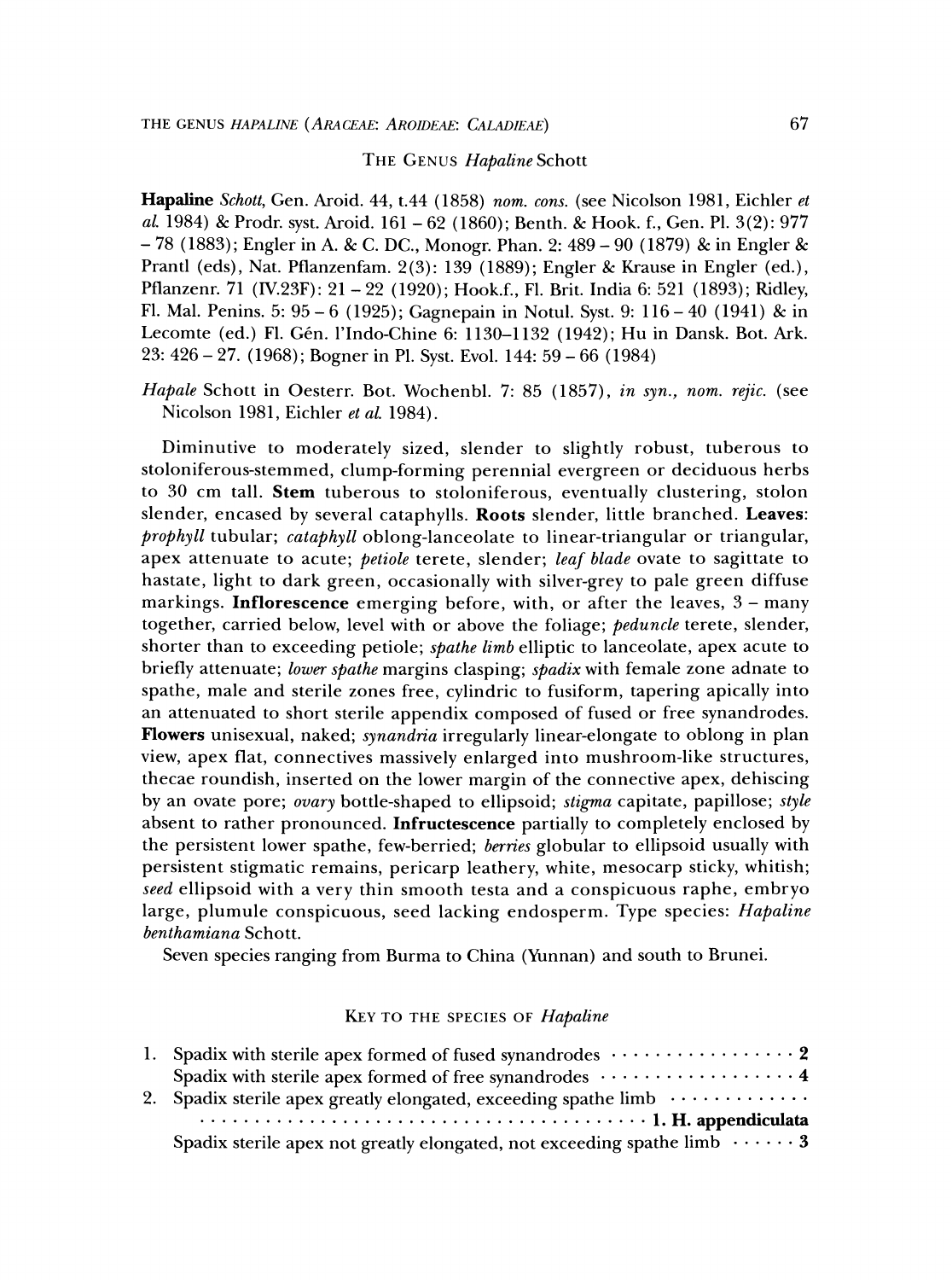| 3. | Whole plant never more than 5 cm high. Inflorescences borne on short<br>peduncles beneath the foliage; spadix c. 1 cm long $\cdots \cdots$ 2. H. celatrix |
|----|-----------------------------------------------------------------------------------------------------------------------------------------------------------|
|    | Whole plant generally more than 5 cm high. Inflorescences borne above the                                                                                 |
|    |                                                                                                                                                           |
|    | 4. Leaf blade broadly elliptic-cordiform; ovary solitary  4. H. kerrii                                                                                    |
|    | Leaf blade sagittate, hastate or elliptic; ovaries $7 - 8 \cdot \cdot \cdot \cdot \cdot \cdot \cdot \cdot \cdot \cdot \cdot \cdot \cdot \cdot \cdot 5$    |
|    | 5. Leaf blade hastate, strongly constricted above the posterior lobes $\cdots \cdots \cdots$                                                              |
|    |                                                                                                                                                           |
|    | Leaf blade variably sagittate or elliptic, not or barely constricted above the                                                                            |
| 6. | Leaf blade variably sagittate, occasionally constricted at the junction of the<br>anterior and posterior lobes, posterior lobes divergent; ovary ovoid    |
|    | Leaf blade elliptic, never constricted at the junction of the anterior and<br>posterior lobes, posterior leaf lobes not divergent; ovary bottle-shaped    |

**1. Hapaline appendiculata Ridl. in J. Straits Branch Roy. Asiat. Soc. 49: 47 (1908 ('1907')); Bogner in P1. Syst. Evol. 144: 62 (1984). Type: Sarawak, Ridley 12411 (holotype SING!; isotype K!).** 

**Slender, tuberous, evergreen perennial herb up to 20 cm high. Stem: tuber cylindric, 1.5 x 1 cm; stolon unknown. Roots c. 0.25 - 0.33 mm in diam. Leaf: prophyll linear, up to 9 x c. 4 mm, acute; cataphyll oblong-lanceolate to linear triangular or**  triangular, up to 10 cm  $\times$  5 mm, attenuate to acute; *petiole* 2.5 – 12 cm  $\times$  1 – 2 mm; *leaf blade* ovate to hastate to subsagittate,  $10 - 16 \times 3.5 - 6.5$ , coriaceous, light to dark **green, occasionally with pale green diffuse markings, cm, margins smooth, apex acuminate, posterior lobes rounded to subacute, divergent to almost parallel, rarely absent. Inflorescence: 3 - 4 together; peduncle 4 - 10 cm x 0.25 - 0.5 mm; spathe 2 - 3**  cm long; *spathe limb* elliptic,  $1.6 - 2.6$  cm  $\times$  5 - 7 mm, apex acute to briefly attenuate, base decurrent into lower spathe; lower spathe margins clasping,  $4 - 8 \times c$ . 1.5 mm; **spadix 2.5 - 3.5 cm x 0.25 - 1 mm, free portion cylindric, up to 8 cm long, tapering apically into an greatly attenuated appendix composed of fused synandrodes. Flowers:** synandria irregularly elongate in plan view,  $2 - 3 \times 0.5 - 1$  mm; ovaries **bottle-shaped,**  $1.5 \times 0.7$  mm,  $2 - 3$  in a single row; *stigma* capitate, c. 0.2 mm in **diam., papillose; style very short. Infructescence: enclosed by the persistent lower spathe, 2 cm x 4 mm, few-berried; berries more or less globular, c. 4 mm in diam, stigmatic remains persistent, not prominent. (Fig. 1).** 

**DISTRIBUTION. Malaysia (Sarawak).** 

**SARAWAK. 1st Division: Bau, Bidi, 6 Dec. 1905, Hewitt 476 (K (photo!), SING!). 7th Division: Belaga Distr., Punan Lusong to Long Jakah, 8 Sept. 1978, Burtt & Woods 11477 (E!); Puak, Sept. 1890, Ridley 12411 (holotype SING!; isotype K!).** 

**HABITAT. In humus at path side on basalt.** 

**Hapaline appendiculata appears to be one of the rarest aroids in Borneo, with only four collections known to date. One of these, made by Anderson near Bau in the 1st**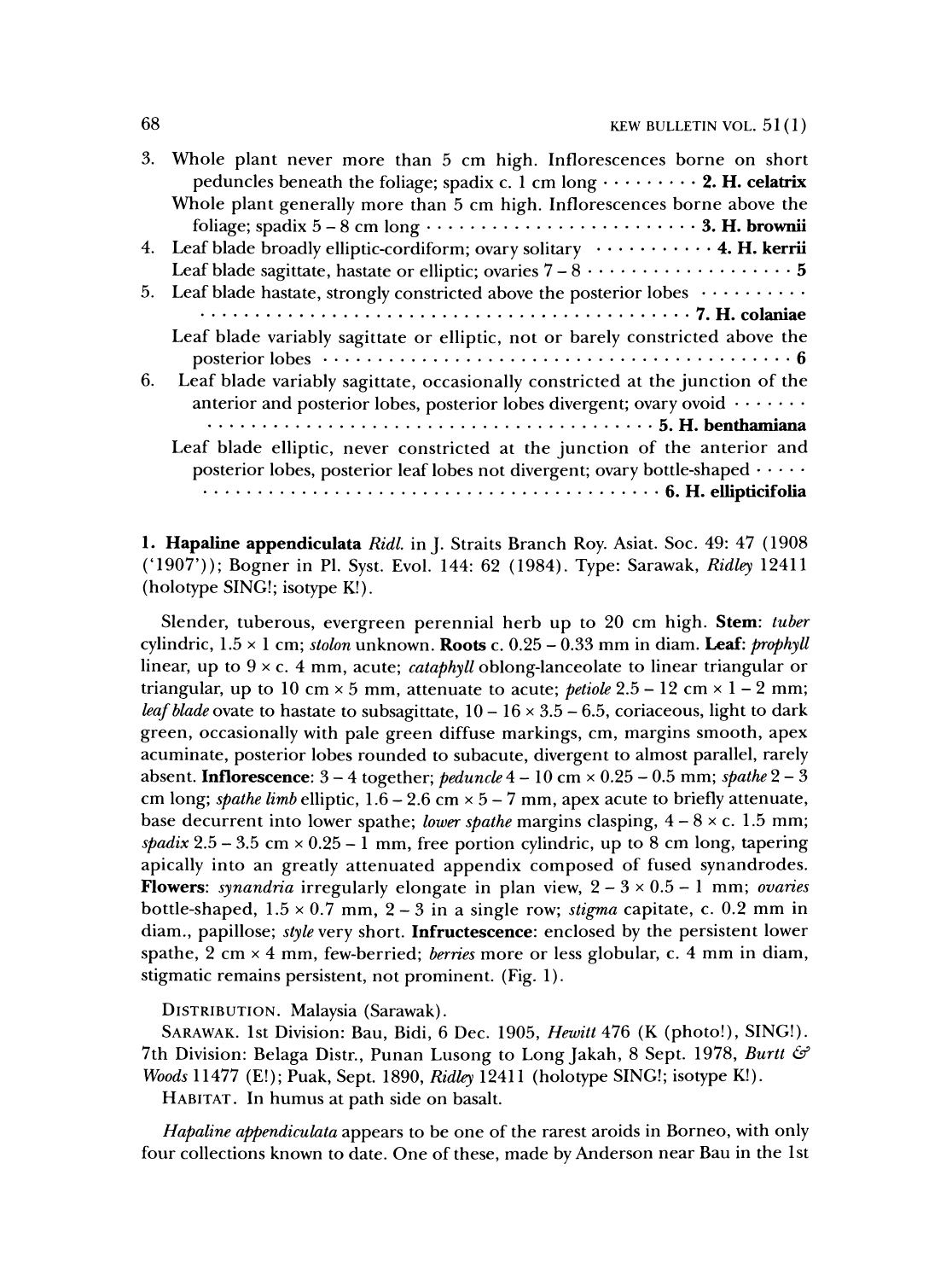

**FIG. 1.** *Hapaline appendiculata.*  $A - C$  leaf shape variation  $\times 1$ <sup>*'*</sup>, **i**) **D** flowering shoot  $\times 1$ <sup>*'*</sup>, **E** inflorescence  $\times 4$ ; **F ovary, side view x 16; G ovary, rear view x 16; H whole plant of entire-leaved form <sup>x</sup>1'/,. A - G from Ridley 12411; H from Hewitt 4760. Drawn by Emmanuel Papadopoulos.**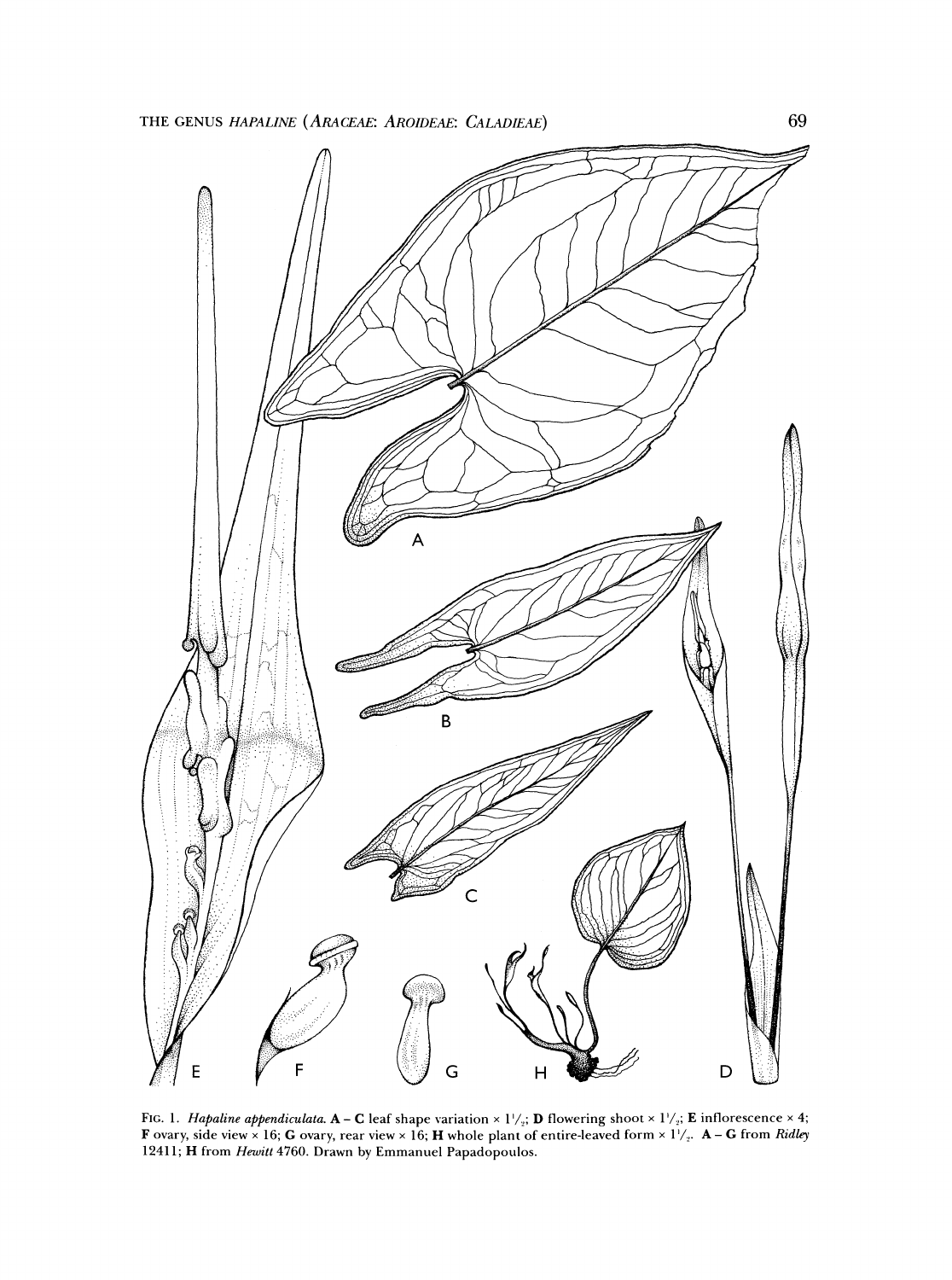**Division of Sarawak, was later cultivated at Singapore Botanic Gardens and noted to have variegated leaves. Herbarium material of this collection was never prepared (Bogner 1984).** 

**Hapaline appendiculata is allied to H. celatrix in having evergreen coriaceous leaves and a terminal sterile appendix composed of fused synandrodes. In H. appendiculata this sterile appendix is greatly extended into a tail-like process.** 

**One of the cited collections (Hewitt 476) has ovate leaf blades lacking posterior lobes. Study of the inflorescences reveals no significent floral differences from typical H. appendiculata. Given the paucity of H. appendiculata collections I am not attaching any taxonomic significance to this vegetative variation.** 

2. Hapaline celatrix *P.C. Boyce* sp. nov., *H. celatrix* ab omnibus aliis speciebus generis **concursu habitus sempervirentis, inflorescentiarum parvarum sub frondibus portatarum et inopiae appendicis valde elongati sterilis spadicis distinguibilis. H. appendiculatae et H. brownii in aspectu toto simillima est. Ab illa inopia appendicis valde elongati sterilis spadicis inflorescentiis minoribus distingui potest, et ab hac inflorescentibus minoribus sub frondibus portatis differt. Typus: Boyce 417 (holotypus K!; isotypi BRUN!, L!, K! (siccus et spiritus sub. num. Kew. 57283), SING!).** 

**[Hapaline celator P.C. Boyce in Hay et al. in Blumea suppl. 8: 68 (1995), nom. nud.]** 

**Diminutive, tuberous, evergreen perennial herb up to 5 cm high. Stem: tuber**  globose,  $7 - 17 \times 7 - 13$  mm; *stolon* terete,  $1 - 4$  cm  $\times 2 - 4$  mm, enclosed by several **papery cataphylls. Roots c. 0.2 mm in diam. Leaf: prophyll linear-triangular, up to 9**   $cm \times 5$  mm, acute to apiculate; *cataphyll* linear-triangular, up to 12 cm  $\times$  9 mm, attenuate to rather blunt; petiole  $8 - 9$  cm  $\times$  0.5 - 1.5 mm; leaf blade cordiform, 5.5 -**16 x 2.7 - 10.5 cm, thickly coriaceous to almost succulent, dark green, margins smooth, apex acuminate, posterior lobes rounded, divergent to sub-parallel. Inflorescence:** solitary to several together; *peduncle*  $3 - 6$  cm  $\times$  0.5 - 2 mm; *spathe* 1.5  $-2$  cm long; *spathe limb* elliptic,  $1.5 - 2$  cm  $\times$  6 - 10 mm, apex acute, base decurrent into lower spathe; lower spathe margins clasping,  $1.5 - 3$  cm  $\times$  2 mm; spadix 1 cm  $\times$  2.5 **- 3 mm, free portion narrowly conic, c. 8 mm long, tapering apically in to a stout conical appendix composed of fused synandrodes. Flowers: synandria irregularly elongate in plan view, 2 - 7 x 0.75 - 1.5 mm; ovaries ellipsoid, 2 - 2.5 x 0.5 - 1 mm, 2 - 4 in a single row; stigma slightly prominent, c. 0.2 mm diam; style absent. Infructescence: partially enclosed by the persistent lower spathe, few-berried; berries ellipsoid to almost globose c. 3 mm in diam., stigmatic remains persistent, slightly prominent. (Fig. 2.).** 

**DISTRIBUTION. Brunei.** 

**BRUNEI. Temburong: Sungai Temburong at Kuala Belalong, 4032' N, 115'9' E, 20 June 1989, Boyce 358 (BRUN!, K!); Sungai Temburong at Kuala Belalong, banks of Sungai Belalong. 4o32' N, 115? 9' E, 24June 1989, Boyce 417 (holotype BRUN!; isotypes K!, K spirit 57283!, L!, SING!).** 

**HABITAT. Disturbed mixed dipterocarp forest on river banks, Setap shales; 20 m.** 

**Hapaline celatrix differs from all other species by the combination of evergreen habit, small inflorescences borne beneath the leaves and a sterile spadix appendix.**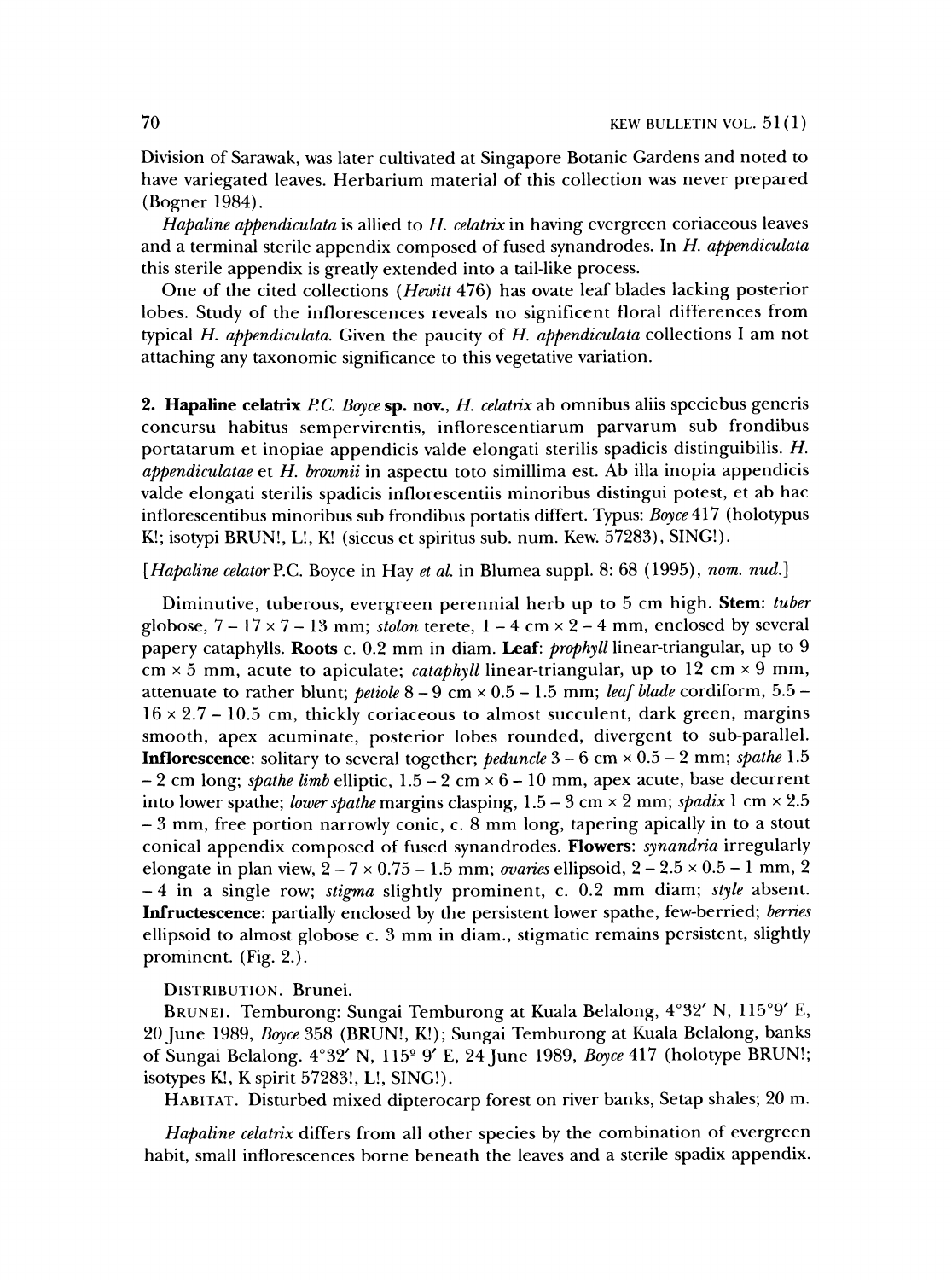

**Fig. 2. Hapaline celatrix. A leaf x 1; B whole plant flowering x 1; C inflorescence x 6; D inflorescence to show variation in sterile appendix x 4; E synandrium, plan view x 10; F ovary, side view x 14; G ripe infructescence x 3. Drawn from Boyce 417 by Emmanuel Papadopoulos .**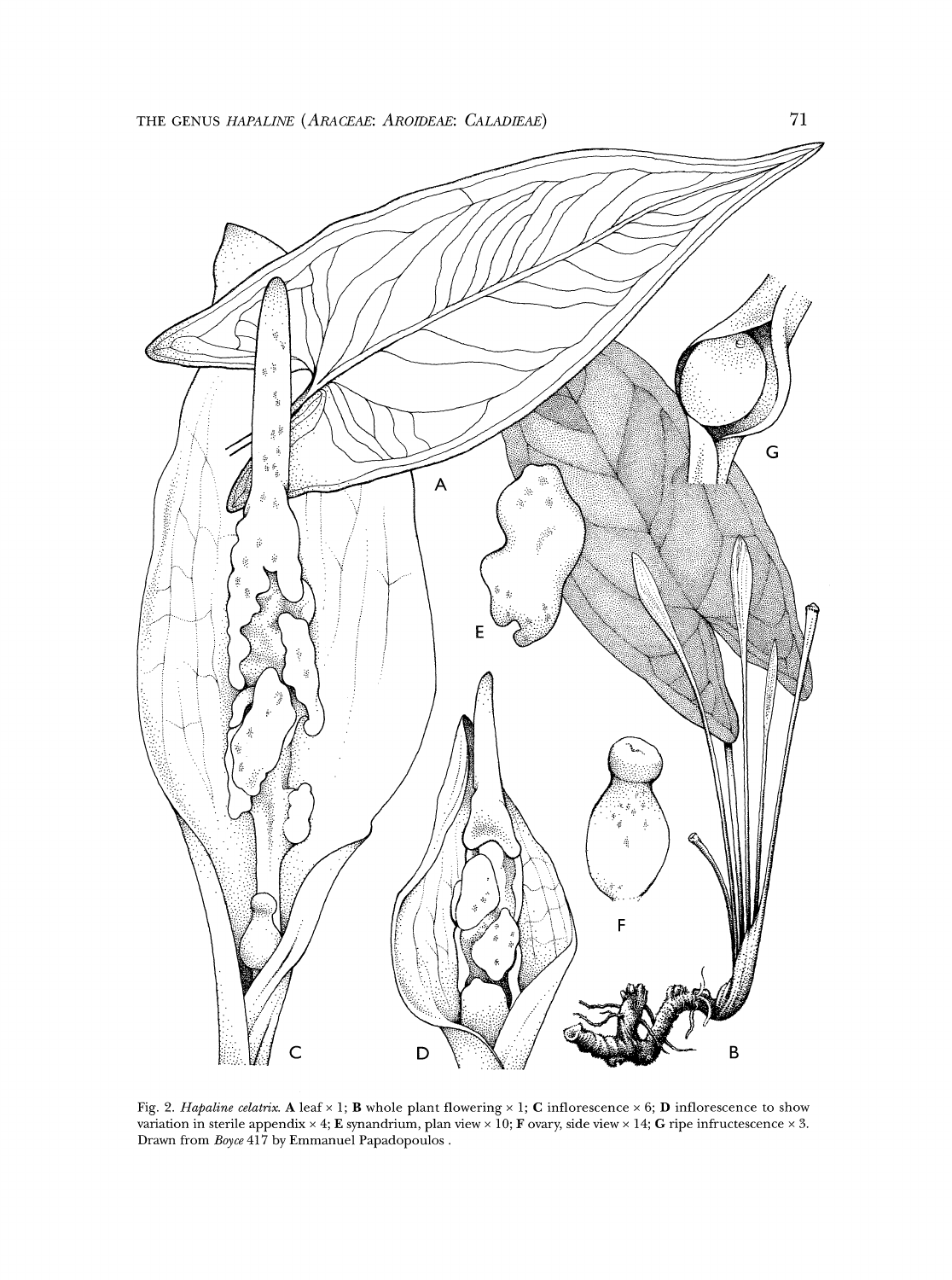**It is most similar to H. brownii and H. appendiculata. It may be distinguished from H. brownii by the its overall lesser stature and the smaller inflorescence carried beneath the leaves. Hapaline appendiculata differs by the greatly elongated sterile spadix appendix.** 

**The specific epithet comes from the Latin celator 'the concealer', in allusion to the manner in which the foliage obscures the inflorescences, a character otherwise unknown in the genus.** 

**3. Hapaline brownii** Hook.f., Fl. Brit. India 6: 521 (1893) & in Bot. Mag. 119, t.7325 **(1893) ('brownei"); Ridley, Mat. fl. Malay. Penins. 3: 15 (1907) & Fl. Malay. Penins. 5: 96 (1925). Type: Malay Peninsula, Kedah, Kunstler (Dr King's collecter) 1830 (holotype K!; isotype BM!).** 

**Small, tuberous, deciduous perennial herb up to 32 cm high. Stem: tuber globose,**   $7 - 17 \times 7 - 13$  mm; stolon terete,  $1 - 4$  cm  $\times 2 - 4$  mm, enclosed by several papery **cataphylls. Roots c. 0.2 mm in diam. Leaf: prophyll linear-triangular, up to 9 cm x 5 mm, acute to apiculate; cataphyll linear-triangular, up to 12 cm x 9 mm, attenuate to**  rather blunt; *petiole*  $8 - 19$  cm  $\times$  0.5 - 1.5 mm; *leaf blade* cordiform, 5.5 - 16  $\times$  2.7 -**10.5 cm, thinly coriaceous, dark green, rarely with pale green blotches, margins**  smooth, apex acuminate, posterior lobes rounded,  $\pm$  parallel to slightly overlapping. **Inflorescence: several together, emerging before, with or after the leaves, peduncle**   $12 - 25$  cm  $\times$  0.5 - 2 mm; *spathe* 5 - 9 cm long; *spathe limb* elliptic to linear-elliptic to **linear, 3 - 7 cm x 10 - 17 mm, apex acute, base decurrent into lower spathe; lower**  spathe clasping,  $2 - 3$  cm  $\times$  2 mm; spadix  $5 - 8$  cm  $\times$  3 - 7 mm, free portion cylindric **to narrowly conic, 3 - 6 cm, tapering to somewhat blunt apically in a short appendix composed of fused synandrodes. Flowers: synandria angular-elliptic in plan view, 2 - 7 x 0.75 - 1.5 mm; ovaries ellipsoid, 2 - 2.5 x 0.5 - 1 mm, 2 - 4 in a single row; stigma slightly prominent, c. 0.2 mm in diam; style absent. Infructescence: partially enclosed by the persistent lower spathe, few-berried; berries ellipsoid to almost globose, c. 3 mm in diam., stigmatic remains persistent, slightly prominent. (Fig. 3.).** 

**DISTRIBUTION. Malay Peninsula, Thailand.** 

**MALAYSIA (PENINSULAR). Kedah: Pulau Langkwai, N side of Kisap, 30 April 1962, Burtt & Woods 1771 (E!, K spirit 56419!); Pulau Langkwai, Luntau (Terautau?), March 1892, Curtis 2819 (BM!, K!, SING!); Pulau Langkwai, Hay 2036 (K spirit 46306!); Kedah, no locality, May 1881, Kunstler (Dr King's collector) 1830 (holotype K!; isotype BM!); Gunung Keriang, 1910, Ridley 14784 (SING!); Gunung Geriang, Feb. ?1910, Ridley 14764 (BM!, K!); Kelantan: Gua Panjang at Gua Minik, 21 Oct. 1927, Henderson (SING!); Batu Bow, Sungai Keteh, 10 Feb. 1924, Nur &**  Foxworthy s.n. (SING!); Gua Musang, 1 May 1976, Stone & Sidek 12604 (KLU!, L!); ? **Penang: cult. Kew, May 1893, Curtis s.n., 'type' of Bot. Mag. t.7325 (K!, SING!).** 

**THAILAND. Phuket: Tan Sang, 28 May 1919, Haniff & Nur 4282 (K!, SING!).** 

**HABITAT. Disturbed mixed dipterocarp forest on river banks, on limestone, often in cracks in limestone; 20- 150 m.** 

One of the collections cited above (Burtt & Woods 1771) is in cultivation at **Edinburgh and is vigorous, with a robust spadix, large (c. 6 x 1 mm) synandria, a large spathe limb and leaves blotched pale green.**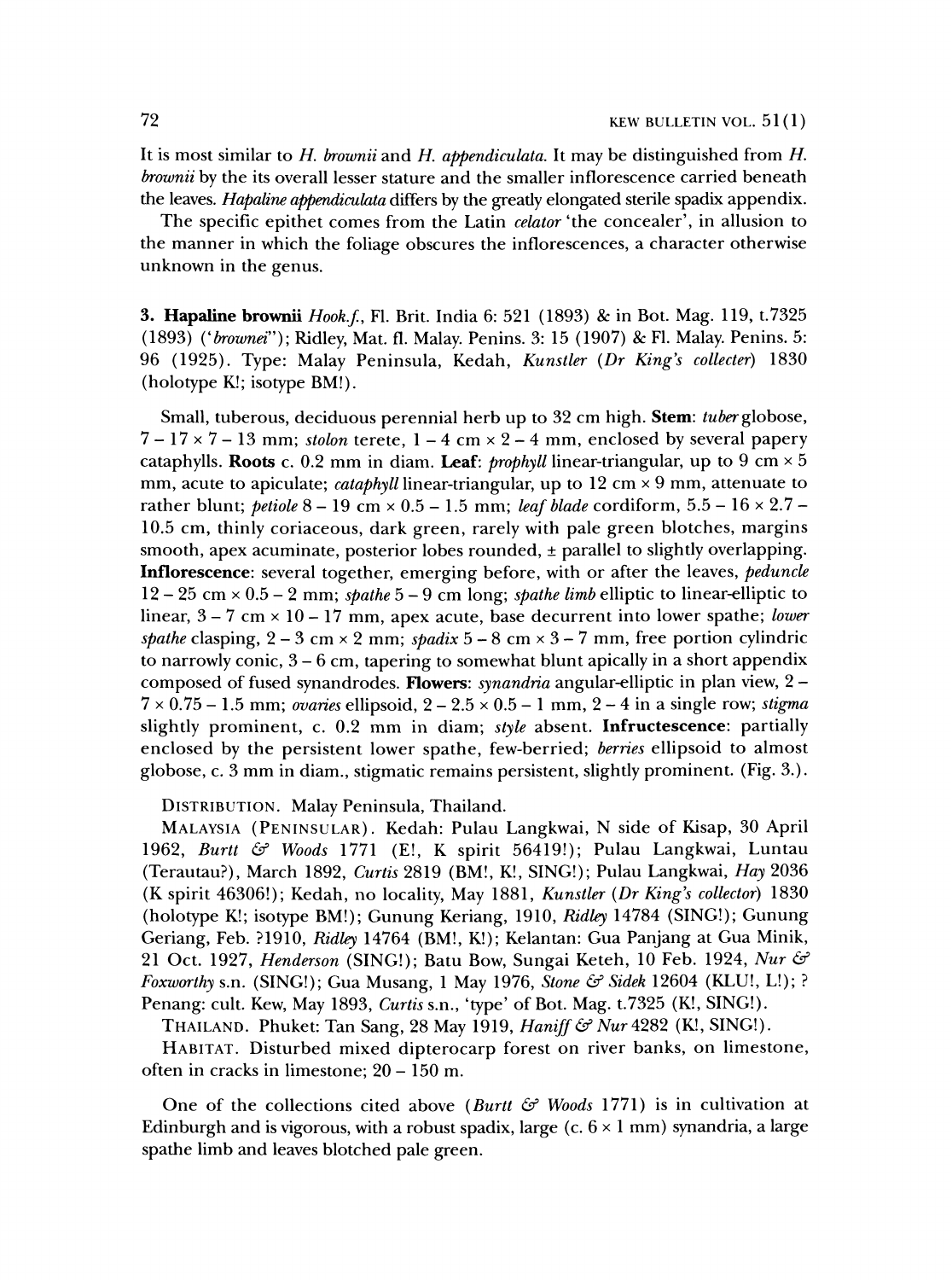

**Fig. 3. Hapaline brownii. A - B leaf shape variation x 1; C whole plant flowering x 1; D inflorescence x 3; E detail of spadix showing sterile appendix x 3; F inflorescence x 3; G synandrium, abaxial view x 6; H synandrium, longitudinal section × 6;** J ripe infructescence × 2.  $A - B$  from Kerr 4282; C,  $E - F$  from Burtt  $\mathcal{F}$  Woods 1771; **D, G - H from Hay 2036. Drawn by Emmanuel Papadopoulos.**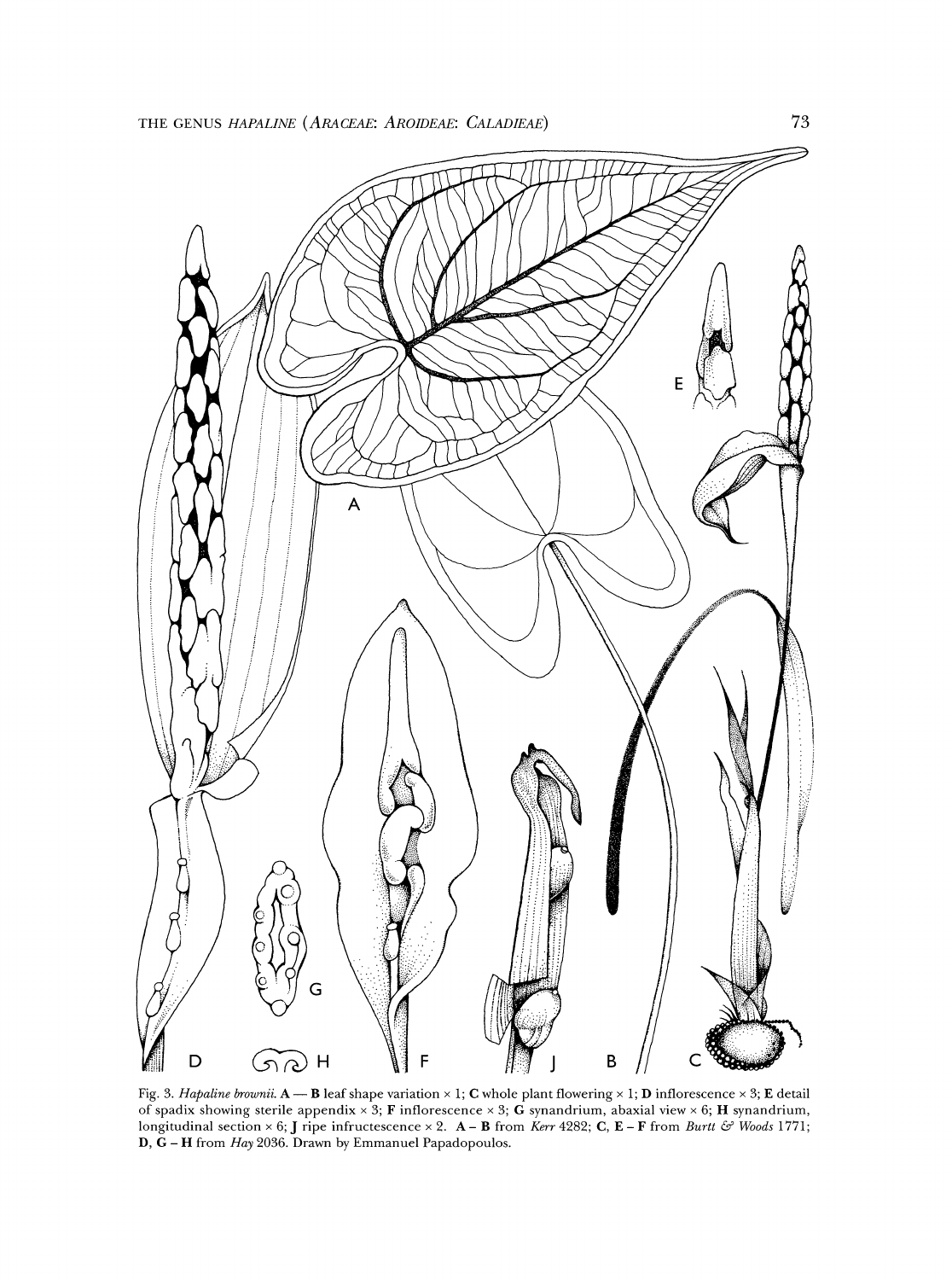**4. Hapaline kerrii Gagnep. in Notul. Syst. 9: 134 (1941). Type: Thailand, Satun, Kerr 14640 (holotype K!; isotype BK!).** 

**Slender, tuberous, deciduous perennial herb up to 30 cm high. Stem: tuber**  compressed globose to sub-rhizomatous,  $2 - 2.4 \times 1 - 1.5$  cm; *rhizome* unknown. **Roots c. 0.25 mm in diam. Leaf: prophyll broadly linear-triangular, up to 10 cm x 5**  mm, acute to slightly acuminate; *cataphyll* triangular, up to 10 cm × 9 mm, acute; **petiole 9 - 20 cm x c. 2 mm; leaf blade elliptic-cordiform, 5.2 - 15.5 x 2.9 - 8.5 cm, thin-textured, dark green, margins smooth, apex acute to slightly attenuate, posterior lobes overlapping. Inflorescence: 1 - 4 together, emerging before the**  leaves, occasionally with them; *peduncle*  $18 - 24$  cm  $\times$   $1 - 2$  mm; *spathe*  $5 - 8.5$  cm **long; spathe limb oblong-elliptic, 3 - 6.5 x 1 - 1.1 cm, apex acute, base decurrent**  into lower spathe; lower spathe *spathe margins clasping*,  $1 - 1.5$  cm  $\times$   $1 - 1.5$  mm; **spadix 4.5 - 9 cm x 1 - 2 mm, free portion cylindric, 3.5 - 5 cm, tapering apically**  into a short appendix composed of free synandrodes. **Flowers**: *synandria*  $3 - 4 \times 1$ **mm, oblong in plan view; ovaries compressed ellipsoid to bottle-shaped, 2 x 1 mm, solitary; stigma capitate, c. 0.33 mm in diam, style c. 0.5 mm long. Infructescence: Unknown. (Fig. 4.).** 

**DISTRIBUTION. Thailand.** 

**THAILAND. Chaiyaphum: Phu-Landca Forest Reserve, 1981, Vamanonda 3 (K spirit 4648!); Satun: Tung Nui, 17 March 1928, Kerr 14640 (holotype K!; isotype BK).** 

**CULTIVATED. Cult. Bangkok, from plant brought from Saraburi without exact locality and grown in Kerr's garden, March 19 - May 22 1930, Kerr 19462 (K!)** 

**HABITAT. Evergreen forest, in crevices of limestone rocks; 100 m.** 

**Hapaline kerrii is known from only three collections and appears to be very rare in Thailand. However, it might be that it is simply overlooked in the field since the collections are quite widely scattered. The Vamanonda 3 collection grew well at Kew for a number of years but eventually rotted during the winter dormancy period.** 

**Collection notes made by Mrs D.J. Collins on the Kerr 19462 collection state 'Perfume - musk eau de cologne.. Stem indistinct mottling of pinky grey and greyish white - sheath of stem pink'.** 

**5. Hapaline benthamiana Schott, Gen. Aroid. 44, t.44 (1858); Gagnepain in Lecomte (ed.), Fl. Gen. l'Indo-Chine 6:1131 - 1132 (1942); Hu in Dansk. Bot. Ark. 23: 426 - 427 (1968). Type: Burma, Wallich 1955 (holotype K!).** 

**Hapale benthamiana Schott in Oesterr. Bot. Wochenbl. 7: 85 (1857), in syn., nom. rejic. (see Nicolson 1981, Eichler et al. 1984).** 

**Slender, tuberous, deciduous perennial herb up to 30 cm high. Stem: tuber**  globose to compressed globose,  $5 - 12 \times 4 - 7$  mm; stolon  $2 - 6.5$  cm  $\times 2 - 3$  mm, **sparsely to densely clothed with numerous papery cataphylls. Roots c. 0.33 - 1 mm in diam. Leaf: prophyll narrowly triangular, up to 6 cm x 15 mm, acute to attenuate; cataphyll linear to oblong-triangular, up to 11 cm x 9 mm, acute to rounded; petiole 4 - 30 cm x 0.5 - 3 mm; leaf blade variably sagittate, lamina occasionally slightly constricted at the junction of the anterior and posterior**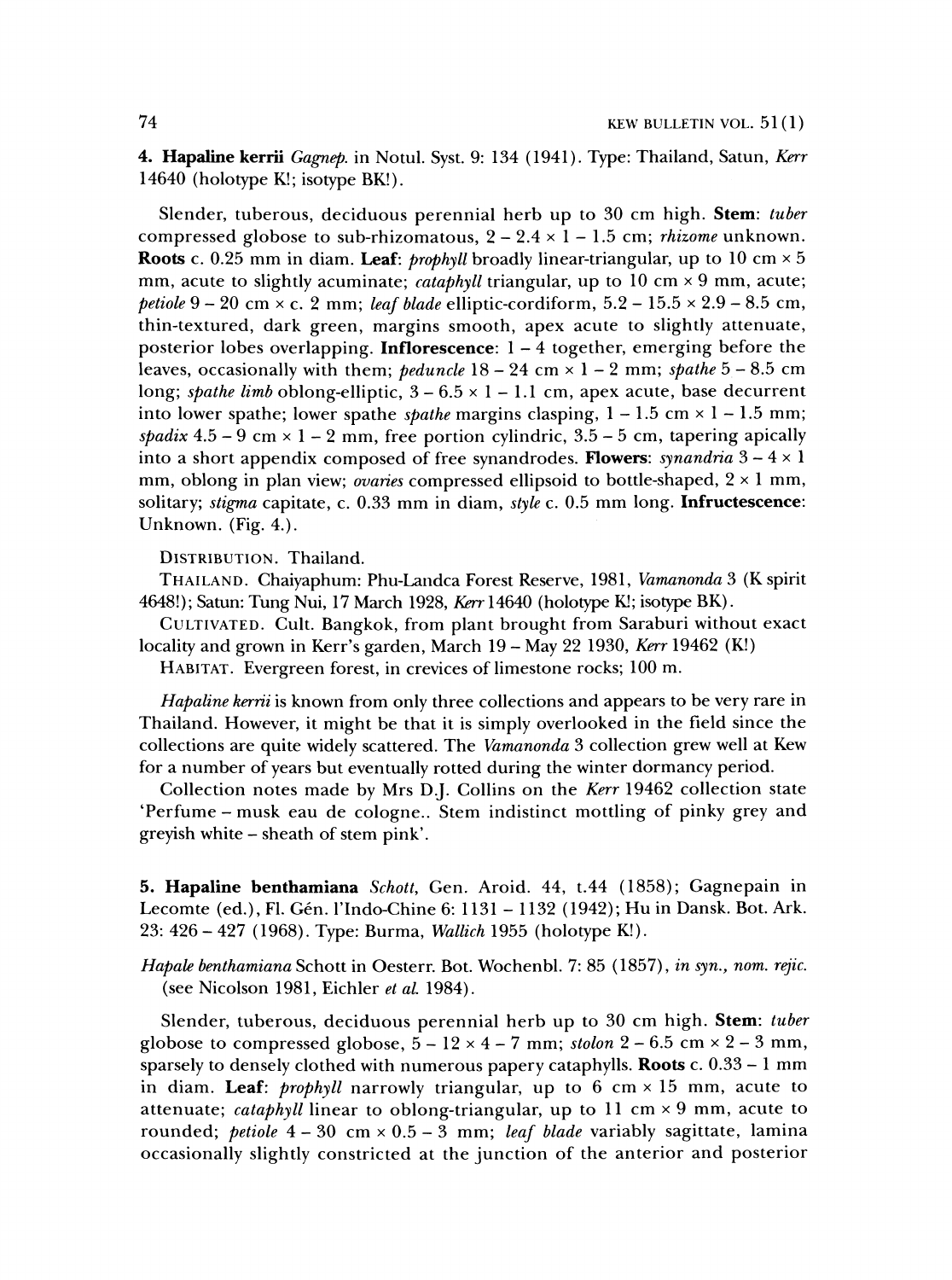

**Fig. 4.** Hapaline kerrii. **A** leaf  $\times$  2; **B** vegetative shoot  $\times$  1; **C** whole plant just beginning growth  $\times$  1; **D** inflorescenc **x 2; E detail of male part of spadix x 6; F synandrium, plan view x 10; G ovary, longitudinal section x 14. Drawn from Kerr 14640 by Emmanuel Papadopoulos .**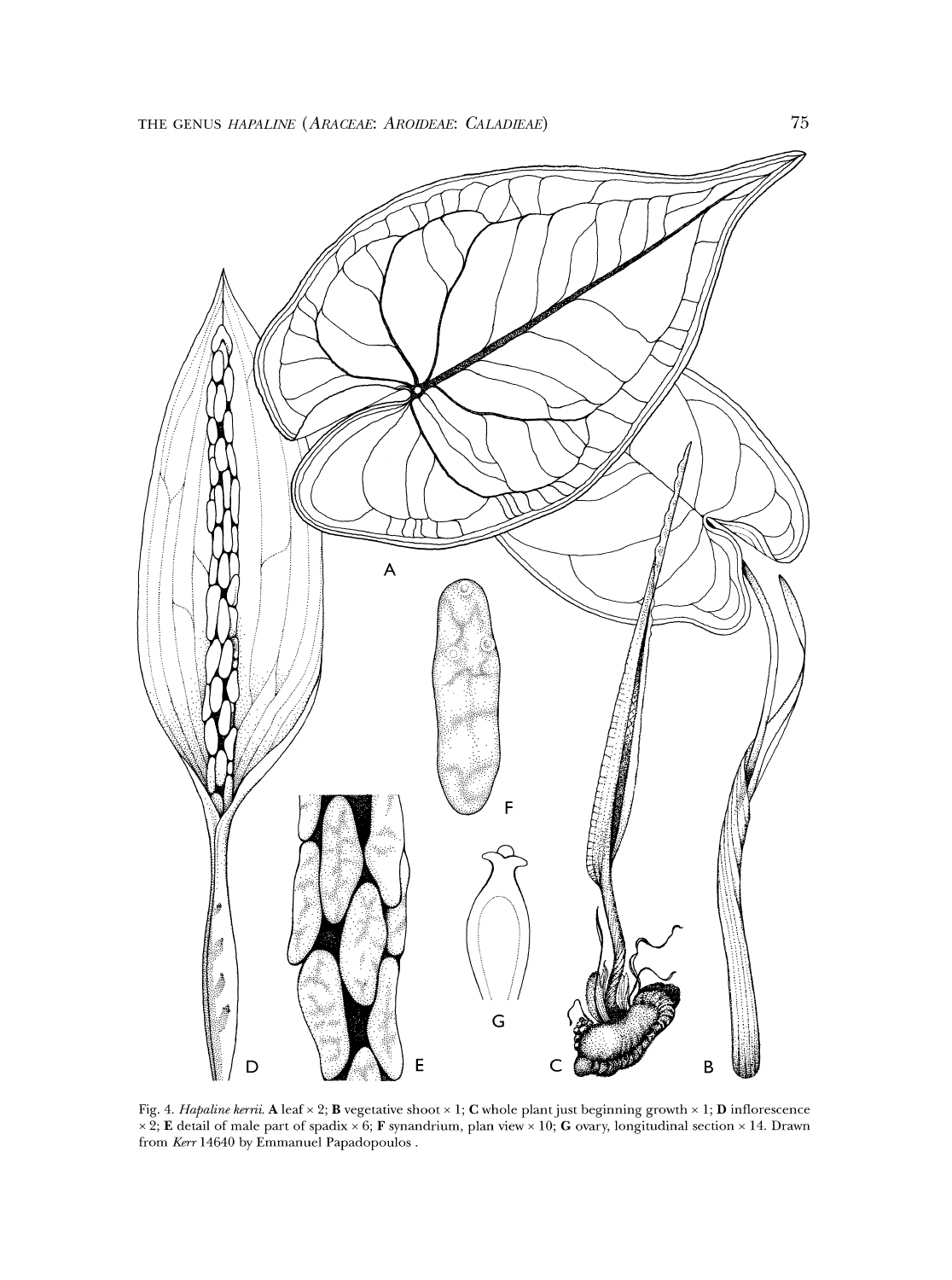**lobes, 5.5 - 17 x 1.5 - 8.5 cm, margins smooth to slightly crispulate, apex attenuate-acuminate to attenuate, posterior lobes subacute to slightly rounded, divergent. Inflorescence: emerging with or after the leaves, 1 - 3 together; peduncle 9 - 17 cm x 0.5 - 1 mm; spathe 4 - 8.7 cm long; spathe limb elliptic, 2.5 - 6.5 cm x 4 - 11 mm, apex acute, minutely apiculate, base long-decurrent into lower**  spathe; lower spathe margins clasping,  $1.5 - 3.3$  cm  $\times$  2 mm; spadix  $3 - 6$  cm  $\times$  1.5  $- 1.75$ **mm, free portion 2.8 - 5.5 cm, cylindric, tapering apically into an appendix composed of free synandrodes. Flowers: synandria elogate-elliptic in plan view, 5 -**   $11 \times 1 - 1.5$  mm; *ovaries* ovoid,  $2 \times 1.20$  mm, c. 7 in 2 staggered rows; *stigma* **capitate, c. 0.33 mm in diam; style c. 0.5 mm long. Infructescence: partially to completely enclosed by the persistent lower spathe, few to several-berried; berries ellipsoid to subglobose, 4- 6 mm in diam., stigmatic remains persistent, slightly prominent. (Fig. 5.).** 

**DISTRIBUTION. Burma, Laos, Thailand, Vietnam.** 

**BURMA. Banks of the Attran river, May 1827, Wallich 1995 (holotype K!).** 

**LAOS. Saravan: 5 km from Khong, 1875-1877, Harmand s.n. (BM!, K!).** 

**THAILAND. Chaiyaphum: Phu-Landca Forest Reserve, 1981, Vamanonda 2 (K spirit 46482!). Chanthaburi: Koh Chang, Klong Majum, 2 April 1959,**  Sørensen, Larsen & Hansen 7126a (C!); Koh Chang, Klong Majum, 2 April **1959, Sorensen, Larsen & Hansen 7128 (C!); Krat, 29 March 1925, Kerr 22 (number partially missing and incorrect, see Jacobs 1962) (K!). Chiangmai: Doi Suthep, 1 May 1929, Kerr 614 (K!); summit of Doi Muang Awn, Maxwell 93-320 (CMU!); Doi Suthep, 14 May 1958, Sorensen, Larsen & Hansen 3424 (C!); Doi Inthanon National Park, 21 July 1988, Phengklai et al. 6723 (BKF!); Doi Chiang Dao, 6 May 1956, Phloenchit 1204 (BKF 15611!); Doi Inthanon, 10 May 1959, Sorensen, Larsen & Hansen 3359 (BKF 3359!, C!, L!); Wang Tao, 20 May 1958, Sorensen, Larsen & Hansen 3548 (C!). Lampang: Ngao, 8 May 1954, Amnaj 25 (BKF 11278!). Lamphun: Doi Kuhn Dahn N.P., Mah Meun Station, 3 June 1993, Maxwell 93-533 (CMU!); Doi Kuhn Dahn N.P., trail to Mah Meun Station, 28 June 1993, Maxwell 93-719 (CMU!). Loei: Phu Kradung, 6 May 1951, Smitinand & Phloenchit 291 (BKF 5116!). Nakhon Panom, Tat Panorn, 11 May 1932, Kerr 21403 (K!, L!). Ratchaburi: Sai Yok, 1 July 1963, Larsen et al. 10378 (C!). Tak: Larn Sarng National Park, c. 17'20'N, 98'50'E, 29 May 1973, Geesink, Phanichapol & Santisuk 5515 (K!, L!).** 

**VIETNAM. Exped. of Dr Harmand d'Indo-Chine, 1875-1877, Glaziou s.n. (BM!, K!). CULTIVATED. Cult. Bangkok from a plant collected in Saraburi at Muak Lek, inflorescence 24 March 1919, leaves 8June 1919, Kerr 17574 (K!); Cult. Bangkok, no further data, 5 June 1930, Kerr s.n. (K!).** 

**HABITAT. Evergreen moist to degraded mixed deciduous forest or bamboo forest, on granitic stone or limestone; 60 - 1200 m.** 

**Hapaline benthamiana is common throughout Thailand and extends into Burma, Laos and Vietnam. It often occurs as extensive colonies as a result of the long stolons, a feature first noted in literature by Hu (1968). Leaf shape is quite variable and intergrades to some extent with H. brownii. However, the thinner-textured leaves of H. benthamiana never have rounded, overlapping posterior lobes.**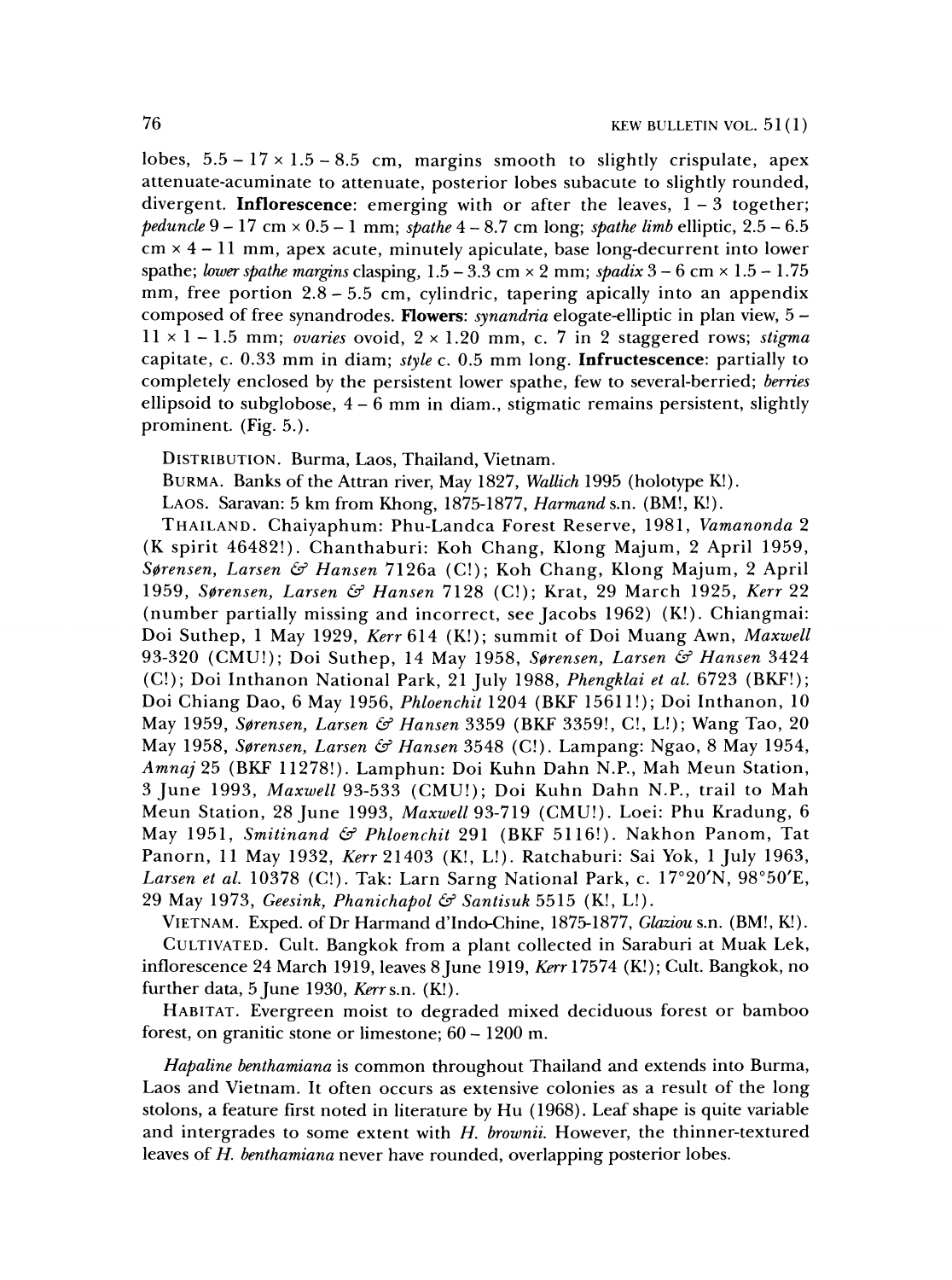

**Fig. 5. Hapaline benthamiana. A leaf x 1; B flowering shoot x 1; C base of stem showing tuber and broken stolon x 1; D inflorescence x 3; E detail of male part of spadix x 10; F synandrium, abaxial view x 10; G synandrium, longitudinal section x 10; H ovary, side view x 10. A from Phengklai et al. 6723; B, E from Kerr s.n.; C from Stone & Sidet 12604; D, F - H from Vamanonda 2. Drawn by Emmanuel Papadopoulos.**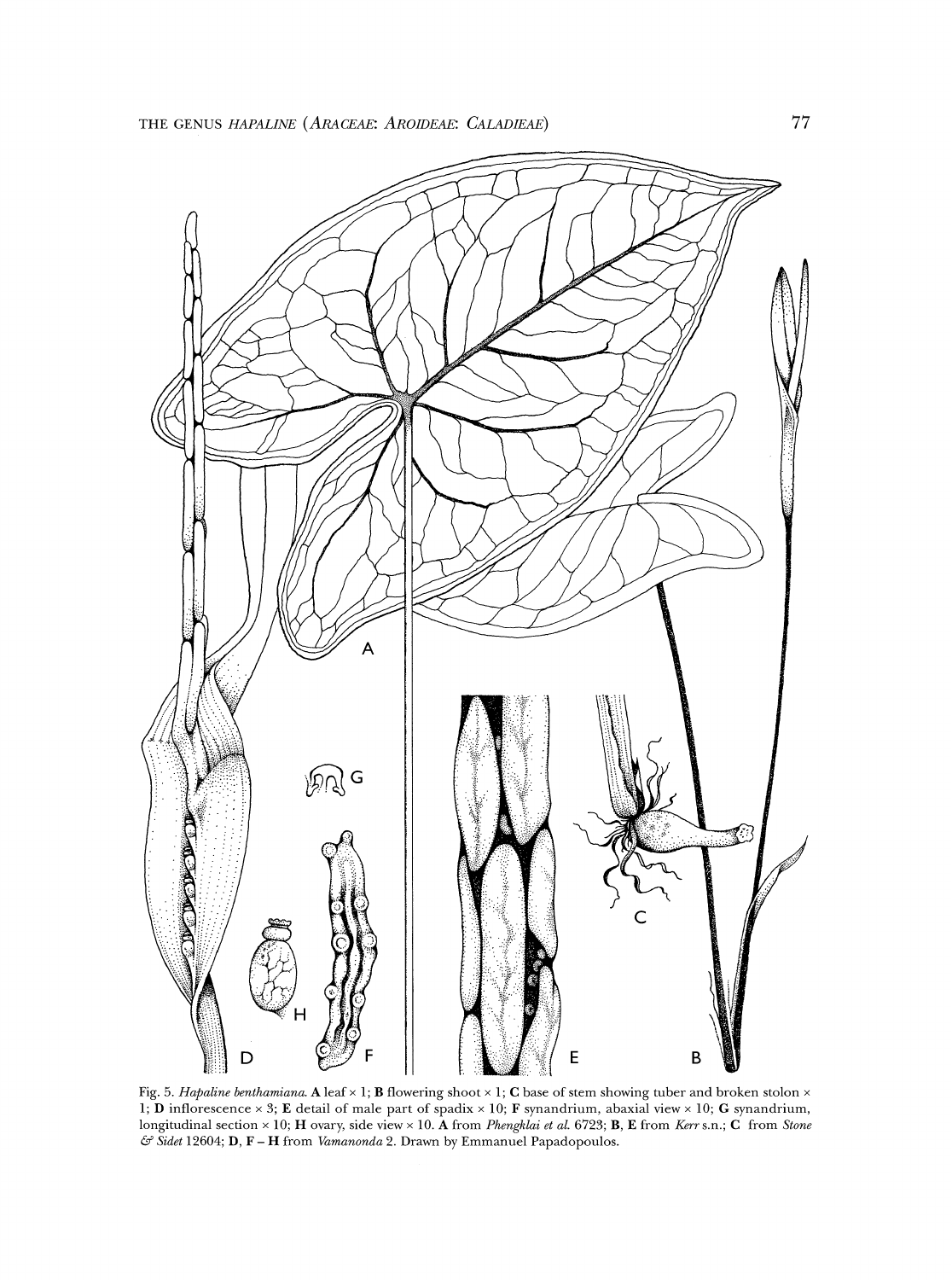**Hapaline ellipticifolia, described from China (Yunnan) but now known to occur in Burma, is probably most closely related to H. benthamiana. It differs by characters of leaf blade and ovary shape and by its greater stature.** 

**Two of the collections cited (Geesink et al. 5515 and Maxwell 93-719) have leaves with pale green blotches.** 

**6. Hapaline ellipticifolia** C.Y. Wu & H. Li in Acta Phytotax. Sin. 2: 775 (1977) **('ellipticifolium'), Kurz in J. Asiat. Soc. Bengal, Pt. 2, Nat. Hist. 42(2): pl.9 (1873) (as H. benthamiana), Wu, C.Y. & Li, H. in Wu, C.Y. & Li, H (eds), Fl. Yunnan. 2: 775 (1979) ('ellipiticifolium'). Type: China, Yunnan, Hekou, Manlai, Cai Khe-hua 198, (holotype KUN!; isotypes K (photo!), KUN!, YUNU!).** 

**Slender, tuberous, deciduous perennial herb up to 43 cm tall. Stem: tuber**  compressed globose to rhizomatous,  $2 - 2.4 \times 1 - 1.5$  cm; *stolon* unknown. **Roots** c. **0.25 mm in diam. Leaf: prophyll oblong-triangular, c. 5 cm x 4 mm, acute; cataphyll linear-triangular, up to 10 cm x 9 mm, acute; petiole 9 - 20 cm x c. 2 mm; leaf blade elliptic, 5.2 - 15.5 x 2.9 - 8.5, thin-textured, dark green, margins smooth, apex acute**  to slightly attenuate, posterior lobes parallel. Inflorescence: 1-4 together, emerging before the leaves, occasionally with them; *peduncle*  $18 - 24$  cm  $\times$   $1 - 2$  mm; spathe  $5 - 8.5$  cm long; spathe limb  $3 - 6.5 \times 1 - 1.1$  cm, oblong-elliptic, apex acute with a  $1 - 2$  mm apicule, base decurrent into lower spathe; lower spathe margins clasping,  $1 - 1.5$  cm  $\times$  1 - 1.5 mm; *spadix* 4.5 - 9 cm  $\times$  1 - 2 mm, free portion **cylindric, 3.5 - 5 cm, tapering apically into an appendix composed of free synandrodes. Flowers: synandria linear-elliptic in plan view, 3 - 4 x 1 mm; ovaries bottle-shaped, 2 x 1 mm, c. 8 in a single row; stigma capitate, c. 0.33 mm in diam; style very short. Infructescence: unknown. (Fig. 6.).** 

**DISTRIBUTION. China (Yunnan), Burma.** 

**CHINA. Yunnan, He Kou, Man Lai, Cai Ke-Hua 198 (holotype KUN!; isotypes K (photo!), KUN!, YUKU!).** 

**BURMA. Pegu & Martaban, Karway, Kurz 268 (BM!, K!). HABITAT. Unknown.** 

**Hapaline ellipticifolia is close in appearance to H. benthamiana and differing in the shape of the ovary (bottle-shaped versus ovoid) and leaf blade outline (elliptic versus sagittate).** 

**The Kurz 268 collection cited above (see also Kurz 1873: pl.9) has long been assumed to belong to H. benthamiana. However, the Kurz collection has a leaf blade with parallel posterior lobes and bottle-shaped ovaries.** 

**7. Hapaline colaniae** Gagnep. in Notul. Syst. 134 (1941) & in Fl. Gén. l'Indo-Chine **6: 1132 (1942). Type: Vietnam, Ha bac, Colani 2919 (holotype P!; isotypes K (photo!), P!, NSW, SGN!, US).** 

**Rather robust, deciduous perennial herb up to 32 cm tall. Stem: tuber cylindric, 1 x 3 cm, rhizomatous in appearance; stolon unknown. Roots c. 0.25 mm in diam.**  Leaf: *prophyll* linear-triangular to oblong-triangular, up to 5 cm × 7 mm, acute;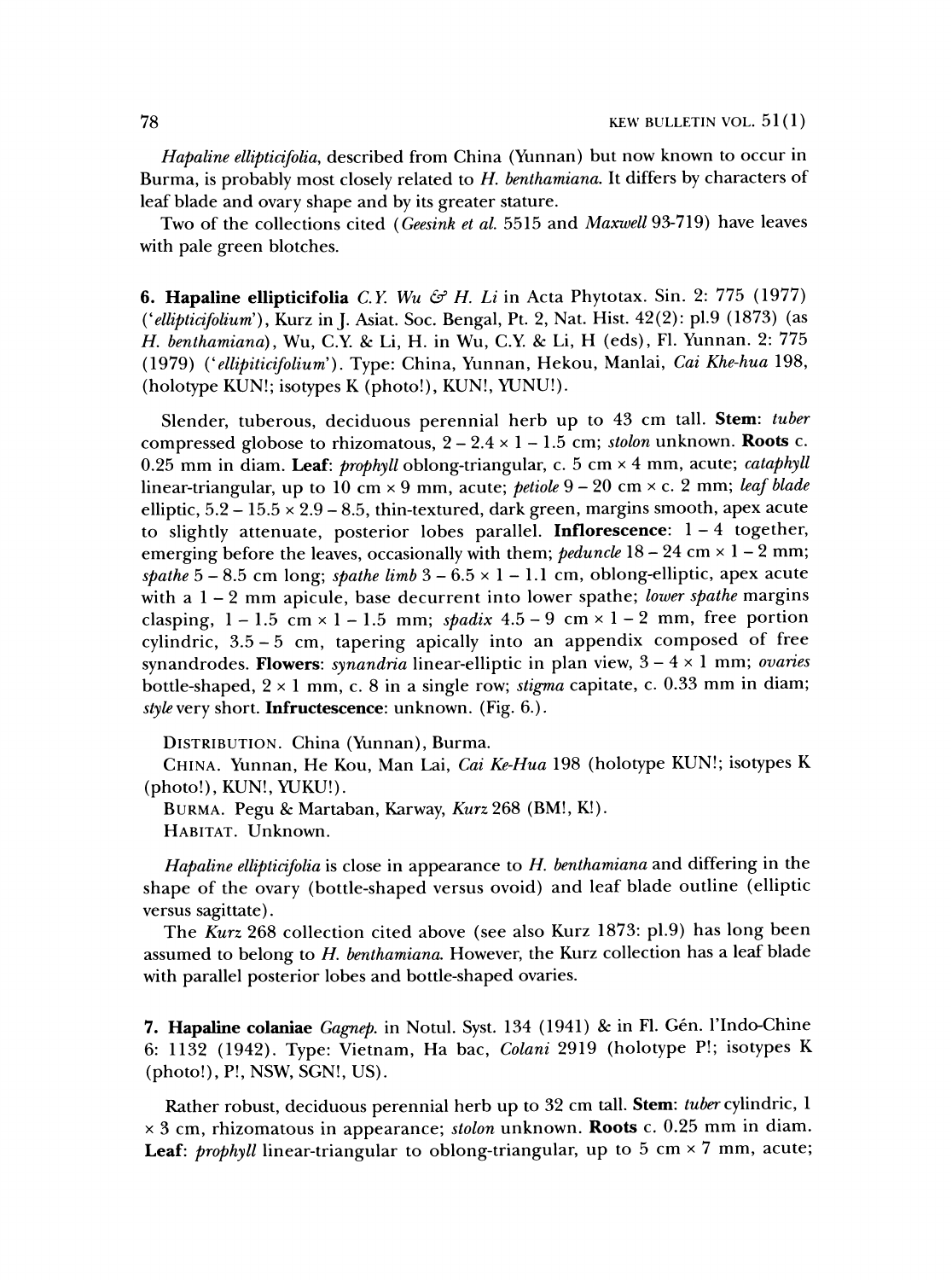

**Fig. 6.** Hapaline ellipticifolia. A leaf  $\times$  2/3; **B** whole plant flowering  $\times$  1/2; **C** inflorescence  $\times$  2; **D** detail of male **part of spadix x 4; E synandrium, plan view x 18; F ovary, side view x 18; G ovary, three quarter side view x 20. Drawn from Cai Ke-Hua 198 by Emmanuel Papadopoulos.**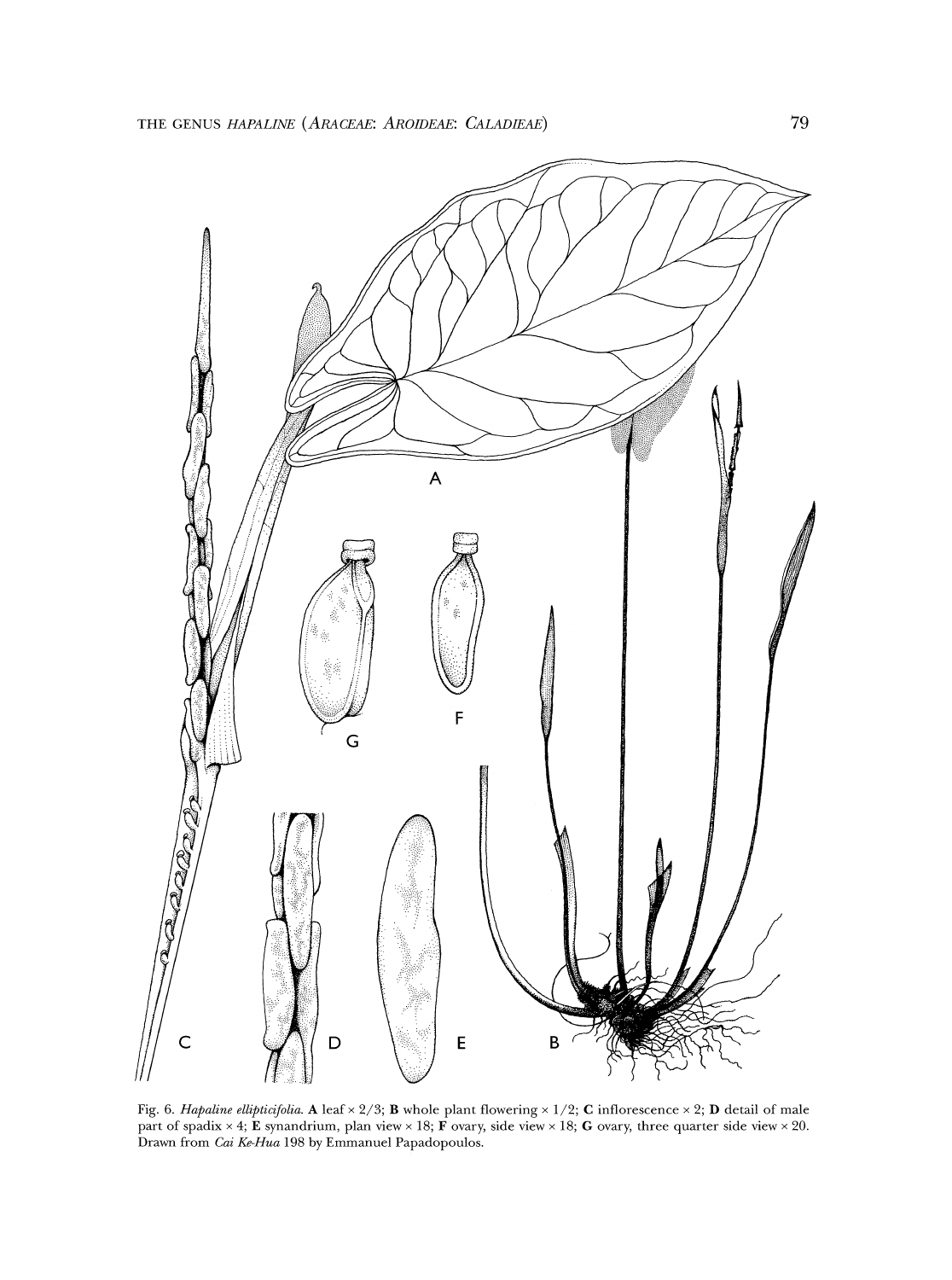*cataphyll* linear-triangular, up to 7.5 cm  $\times$  9 mm, acute; *petiole* 25 – 27.5 cm  $\times$  2 – 3 **mm; leaf blade hastate, junction of anterior lobe with posterior lobes strongly constricted, 13.3 - 23.5 x 5.5 - 9.4 cm, thin-textured, dark green, heavily marked with diffuse pale green and silver-grey patches, margins smooth, apex acuminate to subacuminate, posterior lobes acute to subacuminate, strongly divergent. Inflorescence:** 1 – several together, emerging slightly after the leaves; *peduncle* 8 – 16.5 cm  $\times$  1 – 1.5 mm *spathe*  $\overline{5}$  – 6 cm long; *spathe limb* oblong-elliptic, 3 – 3.5 cm  $\times$  8 **- 11 mm, apex subacute to rather obtuse, minutely apiculate, base rather short**decurrent into lower spathe; lower spathe margins clasping to slightly erect,  $1.5 - 2 \times$ **1.5 - 2 mm; spadix 3 - 3.5 cm x 2 - 3 mm, free portion cylindric, 2.5 - 3 cm, tapering apically in an appendix composed of free synandrodes. Flowers: synandria oblong**elliptic in plan view,  $6 - 8 \times 1 - 2$  mm; *ovaries* ellipsoid to bottle-shaped,  $3 \times 1$  mm, c. **7 in a single row; stigma capitate, c. 0.33 mm diam; style + absent. Infructescence:**  enclosed by the persistent spathe tube, few-berried; *berries* ellipsoid,  $4 - 5.5 \times 3 \times 4$ **mm, stigmatic remains persistent, prominent. (Fig. 7.).** 

**DISTRIBUTION. Thailand, Vietnam.** 

**THAILAND. Chaiyaphum: Phu-Landca Forest Reserve, 1981, Vamanonda 1 (K spirit 46483! & 57280!).** 

**VIETNAM. Ha bac: Lang-met, May 1925, Colani 2919 (holotype P!; isotypes K (photo!), P!, SGN!).** 

**HABITAT. Unknown.** 

**This is the most distinctive species of Hapaline, with leaves with a prominent constriction at the junction of the anterior and posterior lobes and large inflorescences. A plant grown at Kew under Vamanonda 1 originated from Thailand and is the only record of the species outside Vietnam. Both the type collection and the plant grown at Kew have leaves with irregular pale green and silver-grey markings.** 

### **ACKNOWLEDGEMENTS**

**I thank the Directors of the following herbaria for loans of material and asistance during visits: BK, BKF, BM, C, CMU, E, KUN, L, P, SGN, YUNU. Thanks also to Dr A. Hay and Dr David A. Simpson for helpful comments and suggestions, Mr Alan R. Radcliffe-Smith for translating the diagnosis into Latin and Emmanuel Papadopoulos for the illustrations.** 

### **REFERENCES**

**Bogner, J. (1984). On Hapaline appendiculata and Phymatarum borneense, two rare Araceae from Borneo. P. Syst. Evol. 44: 59 - 66.** 

- **&- Nicolson, D.H. (1991). A revised classification of Araceae with dichotomous keys. Willdenowia 21: 35 - 50.**
- **Eichler, H.-J., Brummitt, R.K., Bucheim, G., Fosberg, F.R., Friis, I., Hara, H., Jonsell, B., Lack, H.-W., Linczevski, I.A., McNeill, J., Nicolson, D.H., & Wilbur, R.L. (1984). Report of the committee for spermatophyta: 28. Taxon 33: 705 - 707.**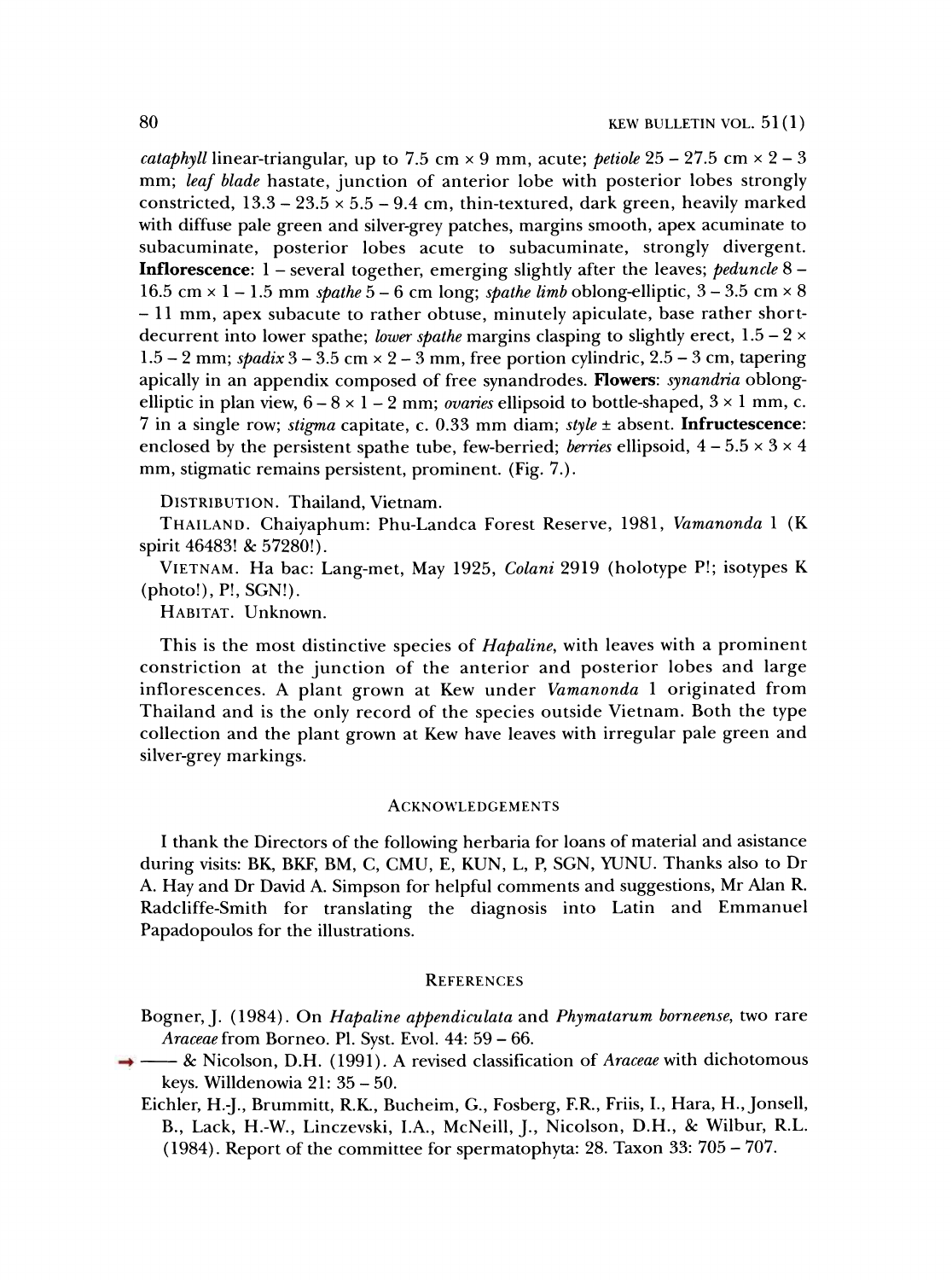

**Fig. 7. Hapaline colaniae. A leaf x 2/3; B whole plant flowering, leaves removed x 2/3; C inflorescence, nearside lower**  spathe 'removed' x 3; **D** inflorescence x 2; detail of male part of spadix x 4; **E** detail of sterile appendix x 6; **F synandrium, plan view x 6; G ovary, longitudinal section x 14. Drawn from Petelot 2919 by Emmanuel Papadopoulos .**